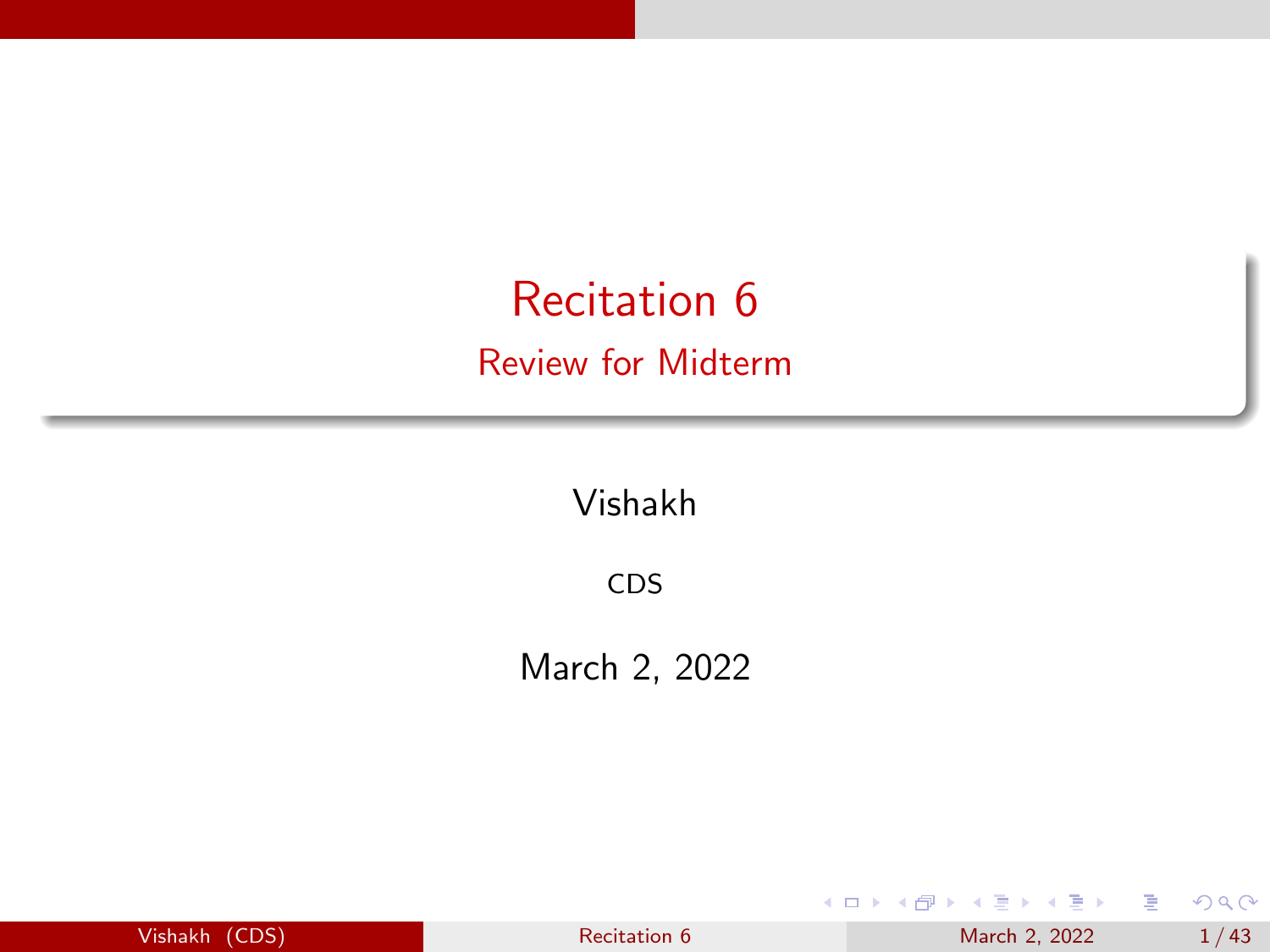### <span id="page-1-0"></span>Announcement

- **Midterm next week**
- HW 3 is due Friday
- Grading of HW 2 is done and scores will be out soon
- Solutions to HW 2 and 3

イロト イ部 トイヨ トイヨト

э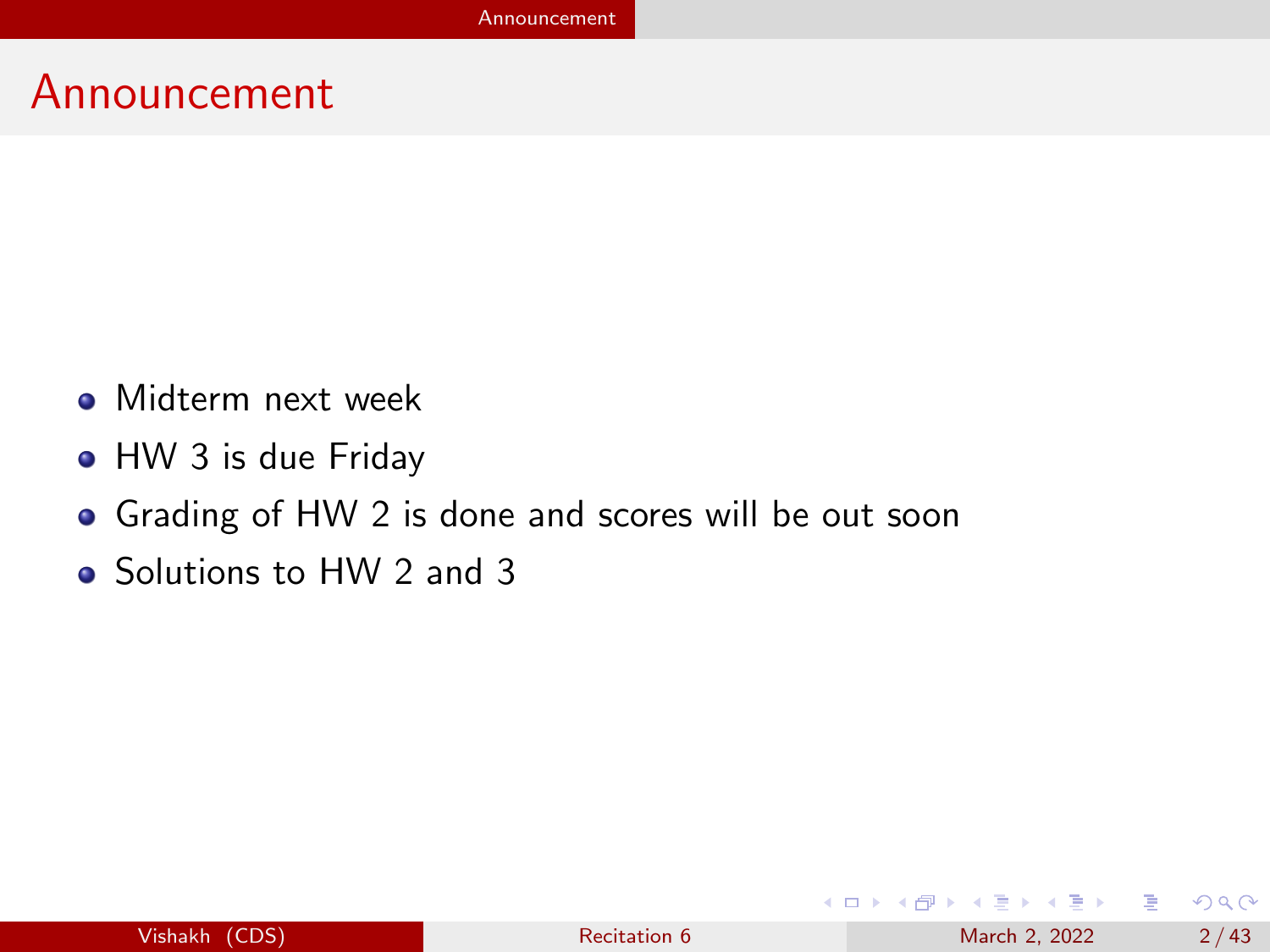# Agenda



2 [Statistical Learning Theory](#page-3-0)

#### 3 [Gradient Descent](#page-19-0)



#### 5 [SVMs](#page-27-0)



|                           |                     |               | .              |
|---------------------------|---------------------|---------------|----------------|
| $\left($ (CDS)<br>Vishakh | <b>Recitation 6</b> | March 2, 2022 | $\Lambda$<br>≖ |

K ロ ▶ K 個 ▶ K 글 ▶ K 글 ▶ │ 글 │ 900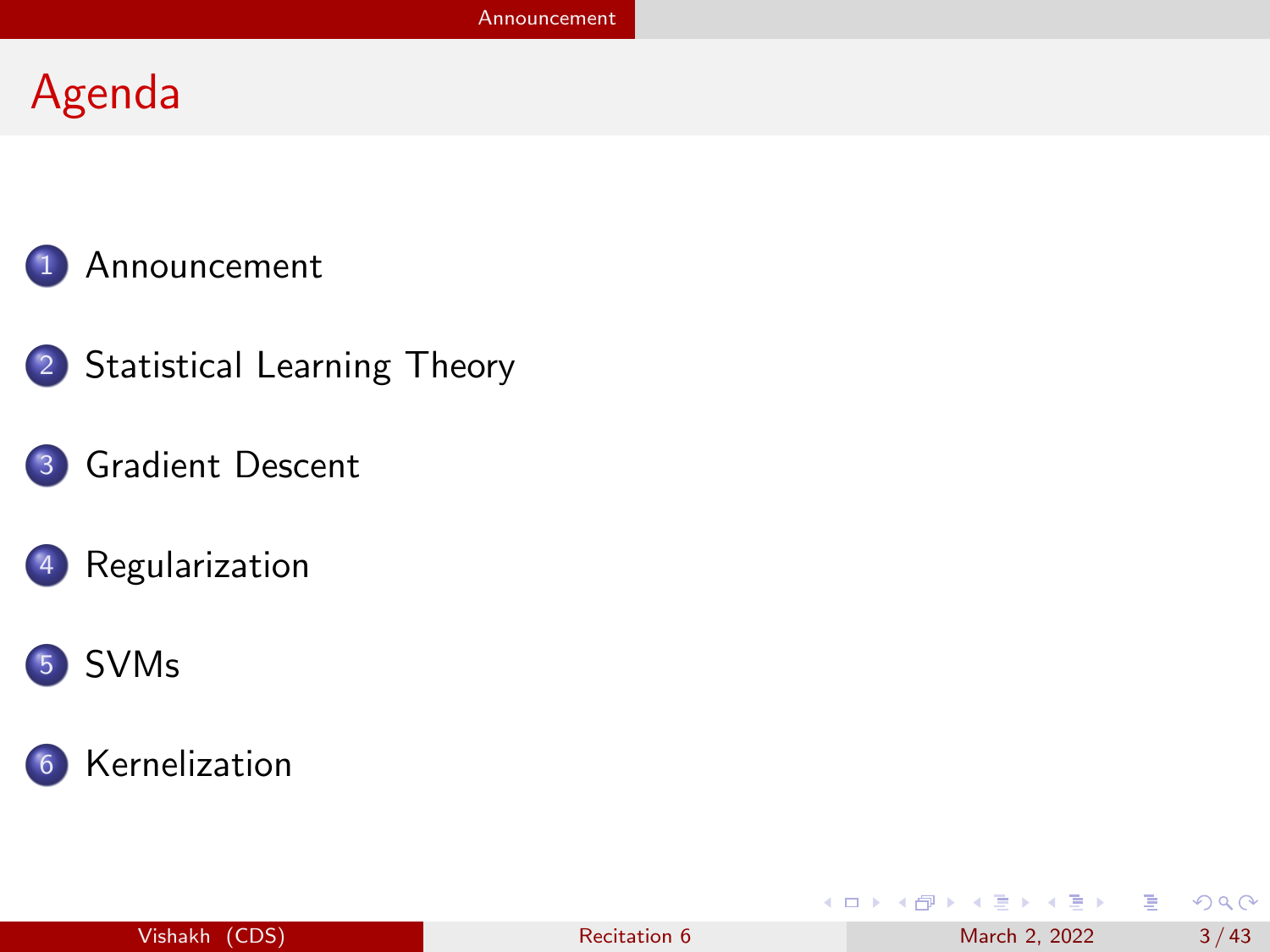## <span id="page-3-0"></span>Statistical Learning Theory - Overview

- Concepts of prediction function, loss function and risk minimization
- Risk estimation and empirical risk minimization
- **•** Error Decomposition

 $QQ$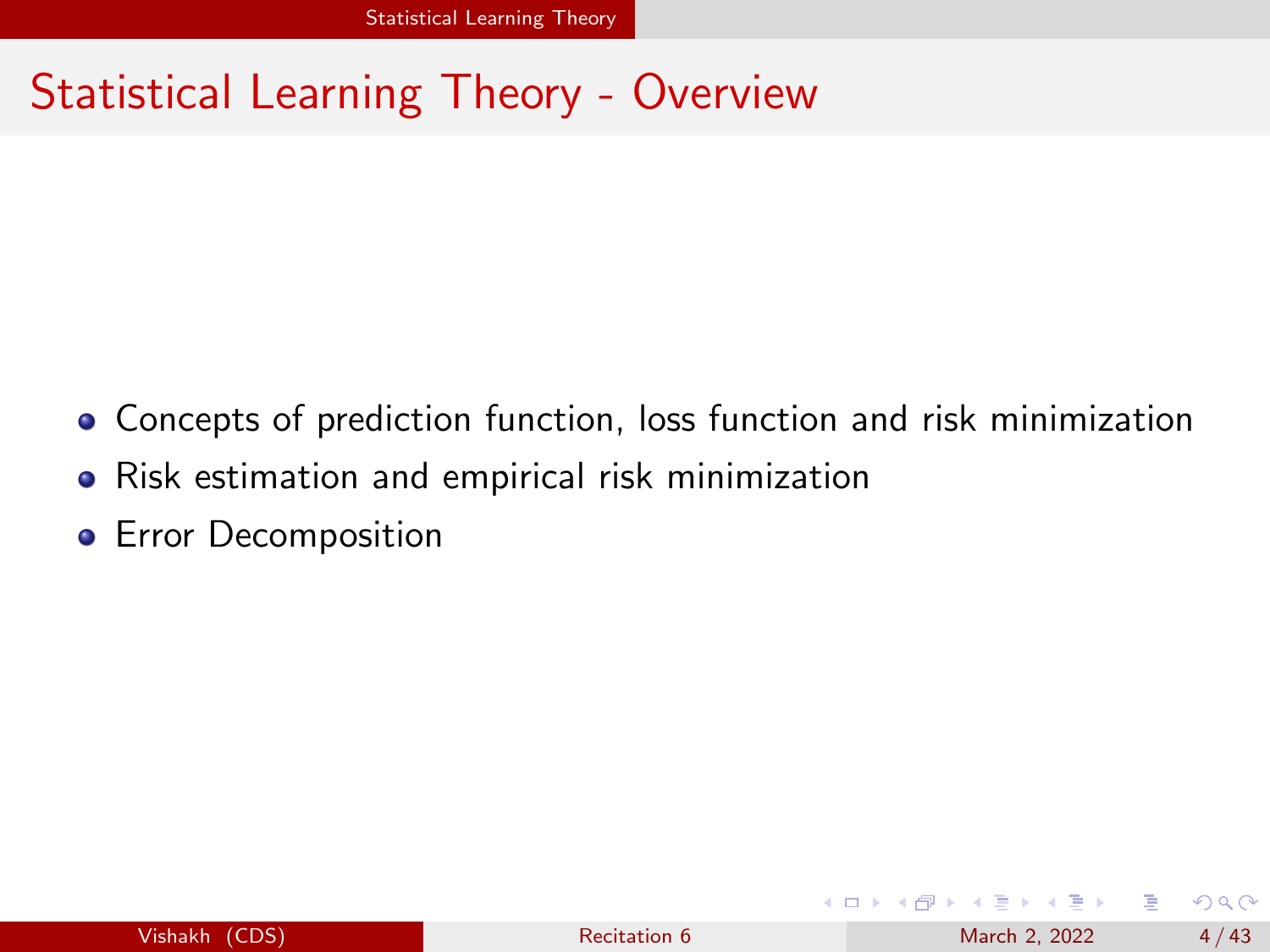# Bayes Prediction Function

If loss function is square loss, then what is the Bayes Predictor?

$$
\ell(f(x),y)=(f(x)-y)^2
$$

| Vishakh (CDS) | Recitation 6 | March 2, 2022 | 5/43 |
|---------------|--------------|---------------|------|
|---------------|--------------|---------------|------|

メロトメ 倒 トメ ミトメ ミト

э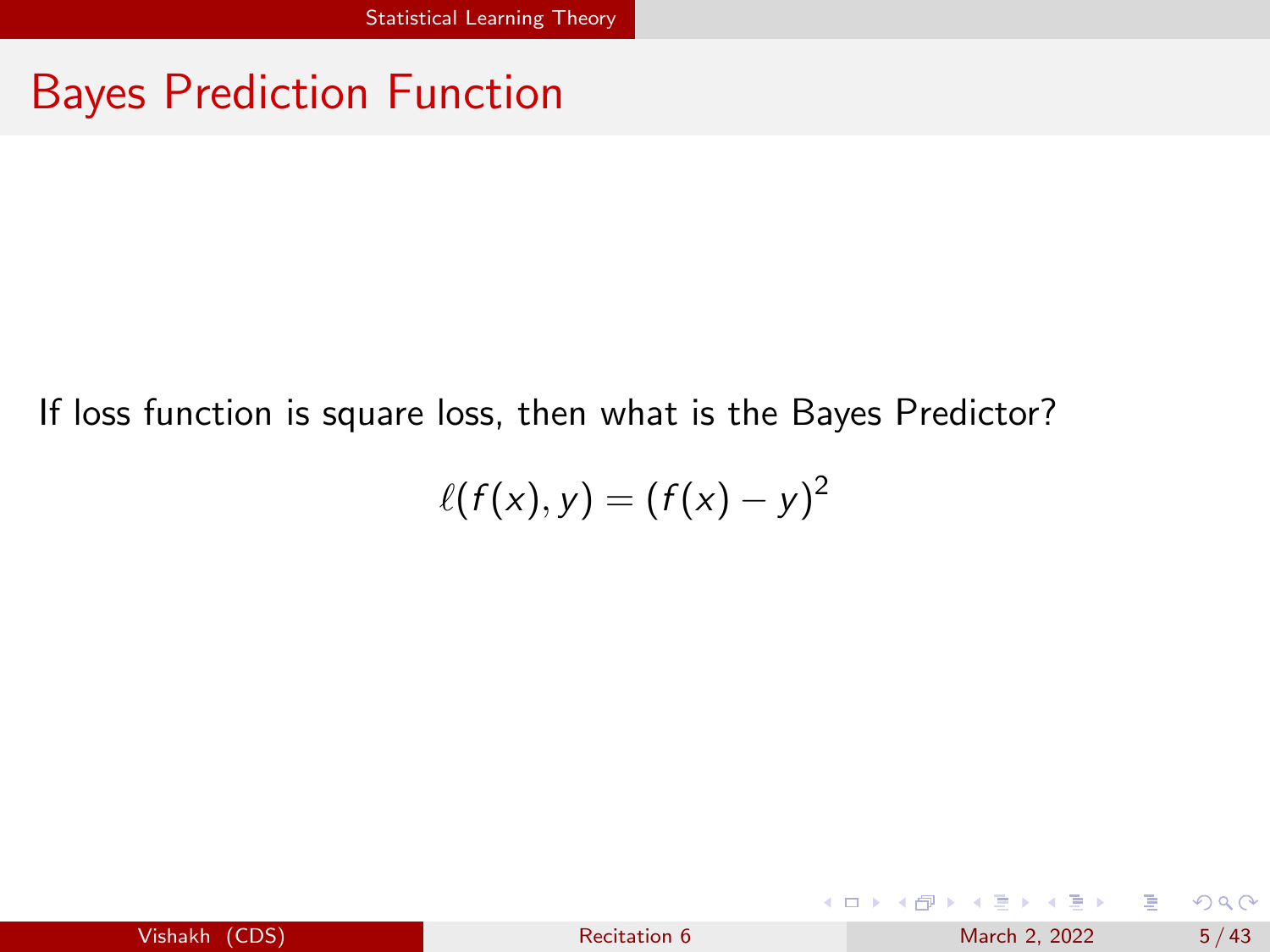# Bayes Prediction Function

If loss function is square loss, then what is the Bayes Predictor?

$$
f^*(x) = \underset{f}{\arg\min} R(f) = \underset{f}{\arg\min} E[\ell(f(x), y)]
$$

$$
= \underset{f}{\arg\min} \int (f(x) - y)^2 p(y|x) dy
$$

$$
= \underset{f}{\arg\min} \int (f(x)^2 + y^2 - 2f(x)y) p(y|x) dy
$$

Taking derivative w.r.t.  $f(x)$  set to zero:

$$
2(f(x) - E[Y|X]) = 0
$$

Hence  $f^*(x) = E[Y|X]$ . [Reference](https://stephens999.github.io/fiveMinuteStats/decision_theory_bayes_rule.html)

イロメ イ部メ イヨメ イヨメー

目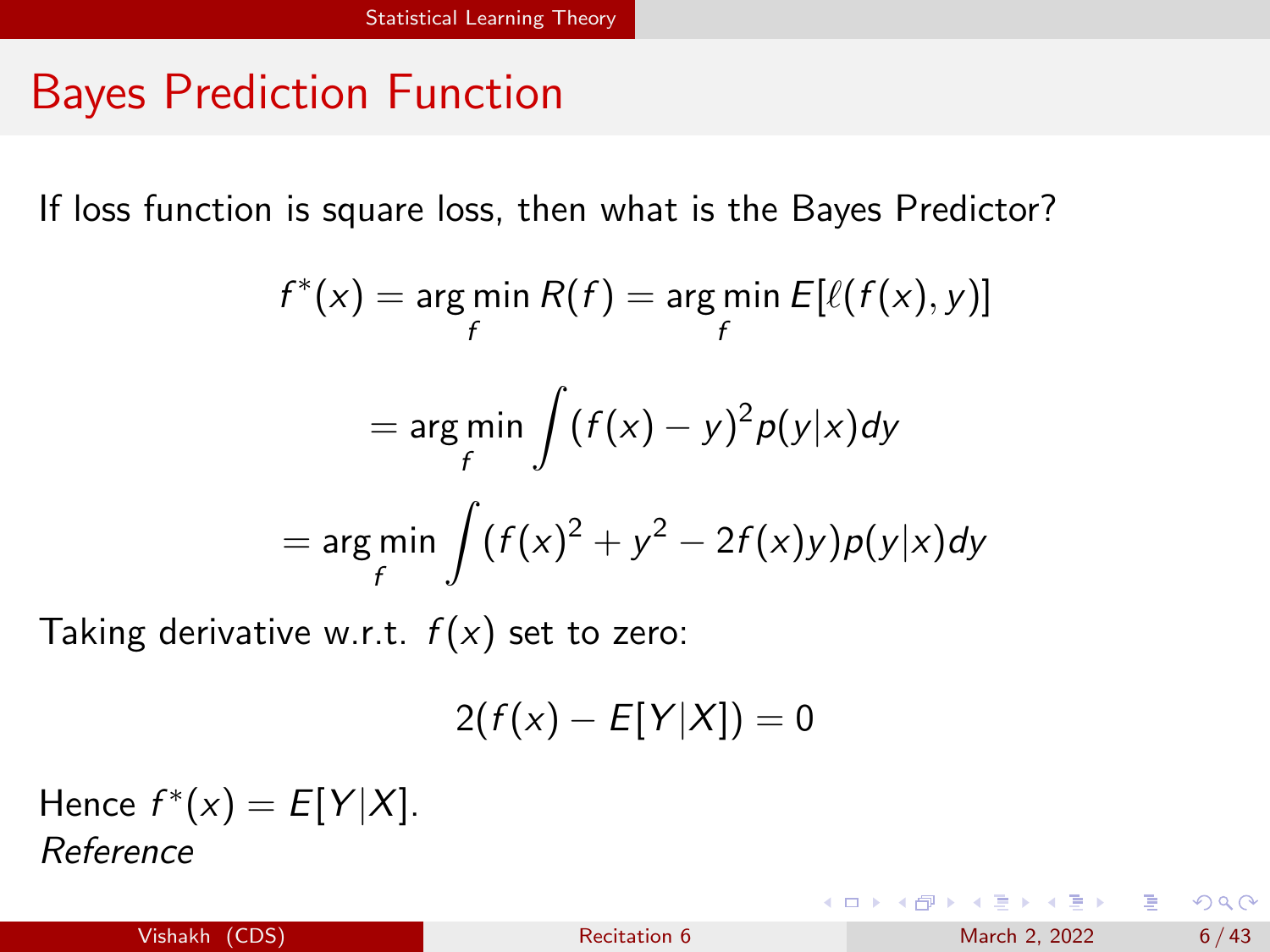# Bayes Prediction Function

Similarly:

- If loss function is square loss, then  $f^*(x) = E[Y|X = x]$
- If loss function is absolute loss, then  $f^*(x)$  is the median of the distribution of Y conditioned on  $X = x$ . (Exercise)
- If Y is discrete and loss function is  $0 1$  loss, then  $f^*(x) = \text{argmax } p(y = c|x)$ . (Lecture 1) c∈Y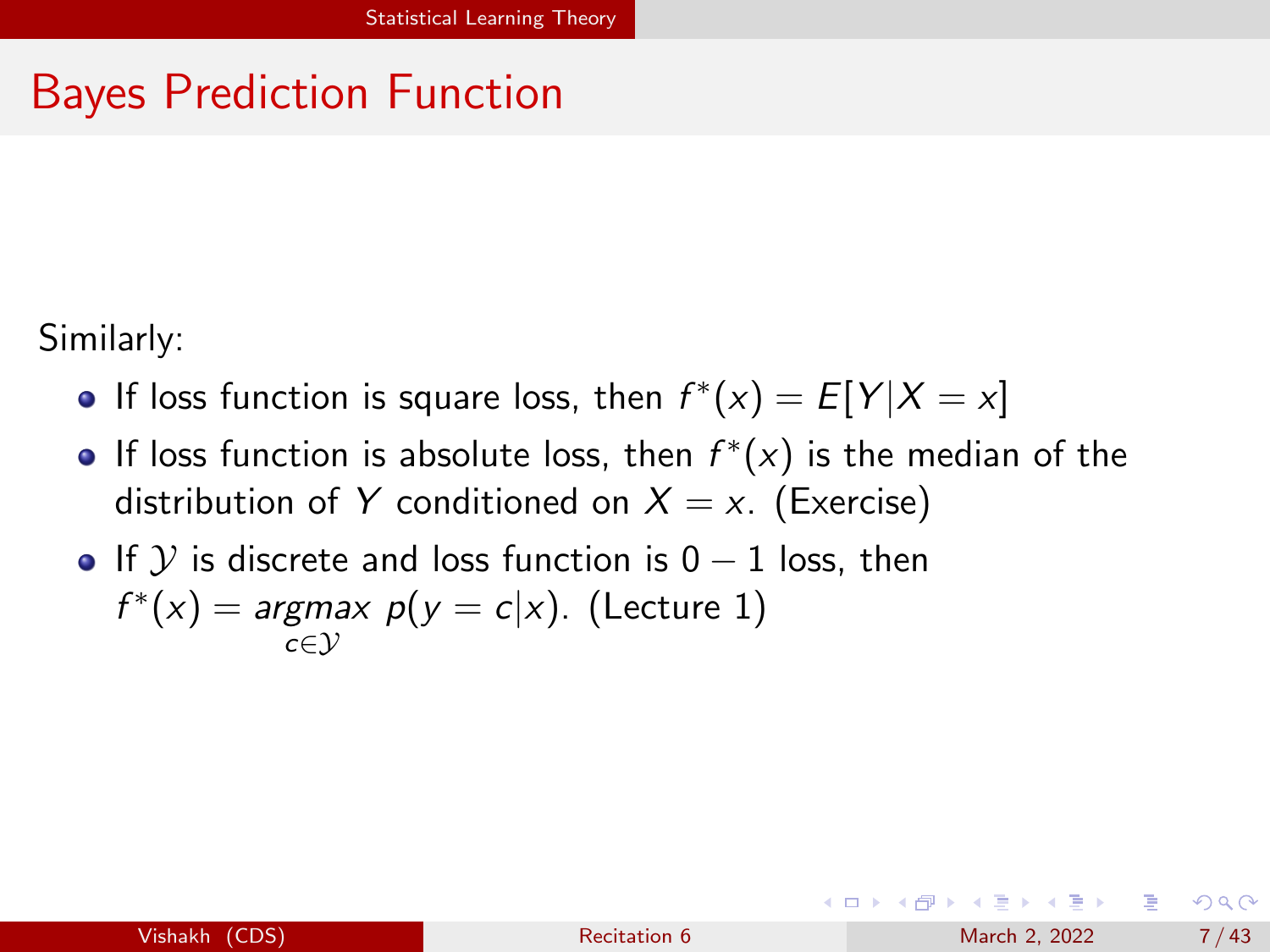# Bayes Prediction Function (Example Question)

**Question:** Let x be sampled uniformly from  $\{-100, -99, \ldots, 99, 100\}$ . For every sample  $x_i$ ,  $y_i$  is generated as  $y_i = x_i + \eta$ ,  $\eta \sim \mathcal{N}(0, \sigma)$ ,  $\sigma > 0$ . What is the Bayes prediction function under  $L_2$  and  $L_1$  loss?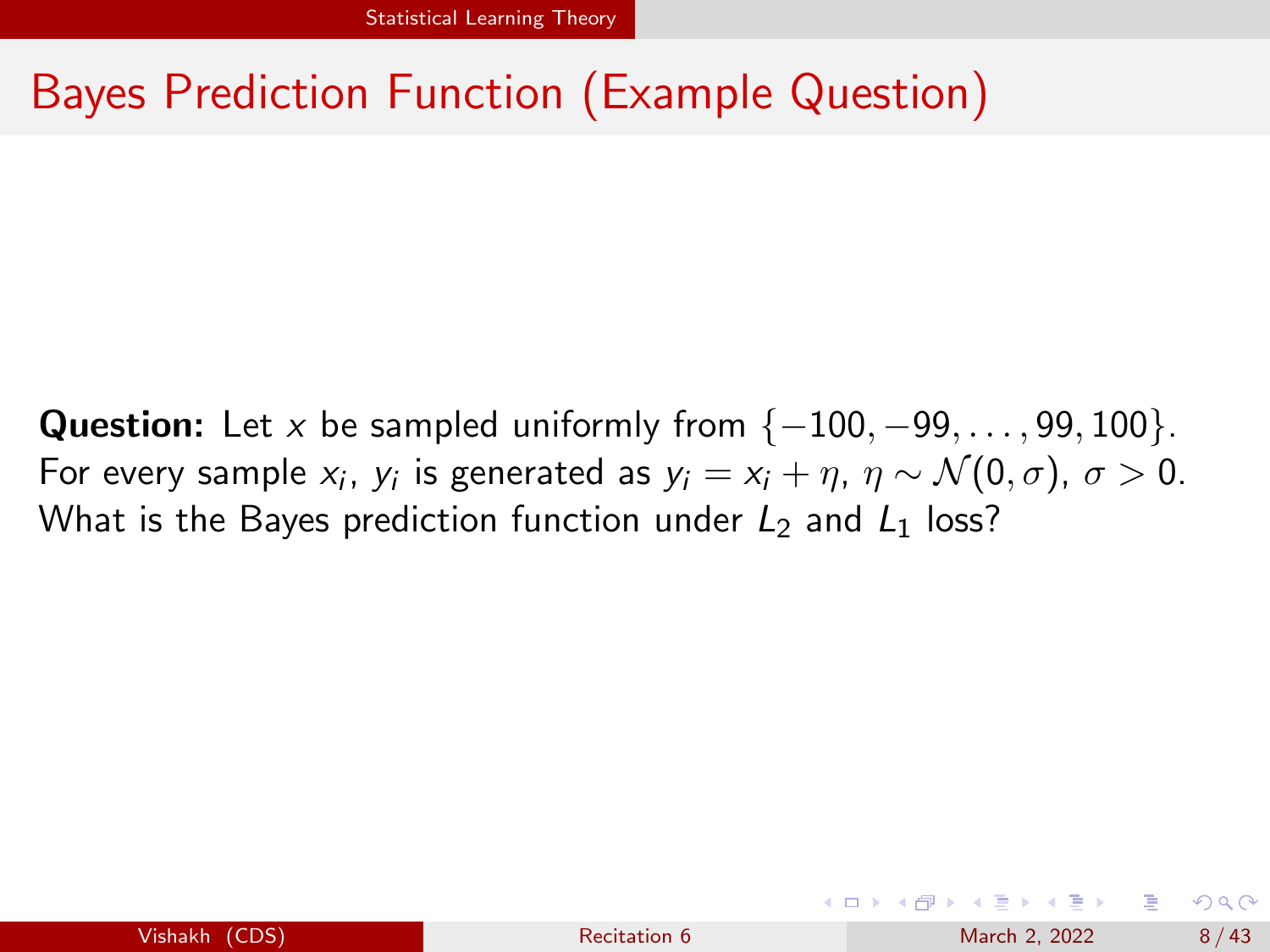# Bayes Prediction Function - Solution

Generating distribution for  $y_i \sim \mathcal{N}(x_i, \sigma)$ .

- If loss function is L2, then  $f^*(x) = E[Y|X = x]$ . That is the mean, hence  $f^*(x) = x$
- If loss function is  $L1$ , then  $f^*(x)$  is the median of the distribution of Y conditioned on  $X = x$ . As the median of Gaussian distribution is the same as its mean,  $f^*(x) = x$

**KONKAPRA BRADE**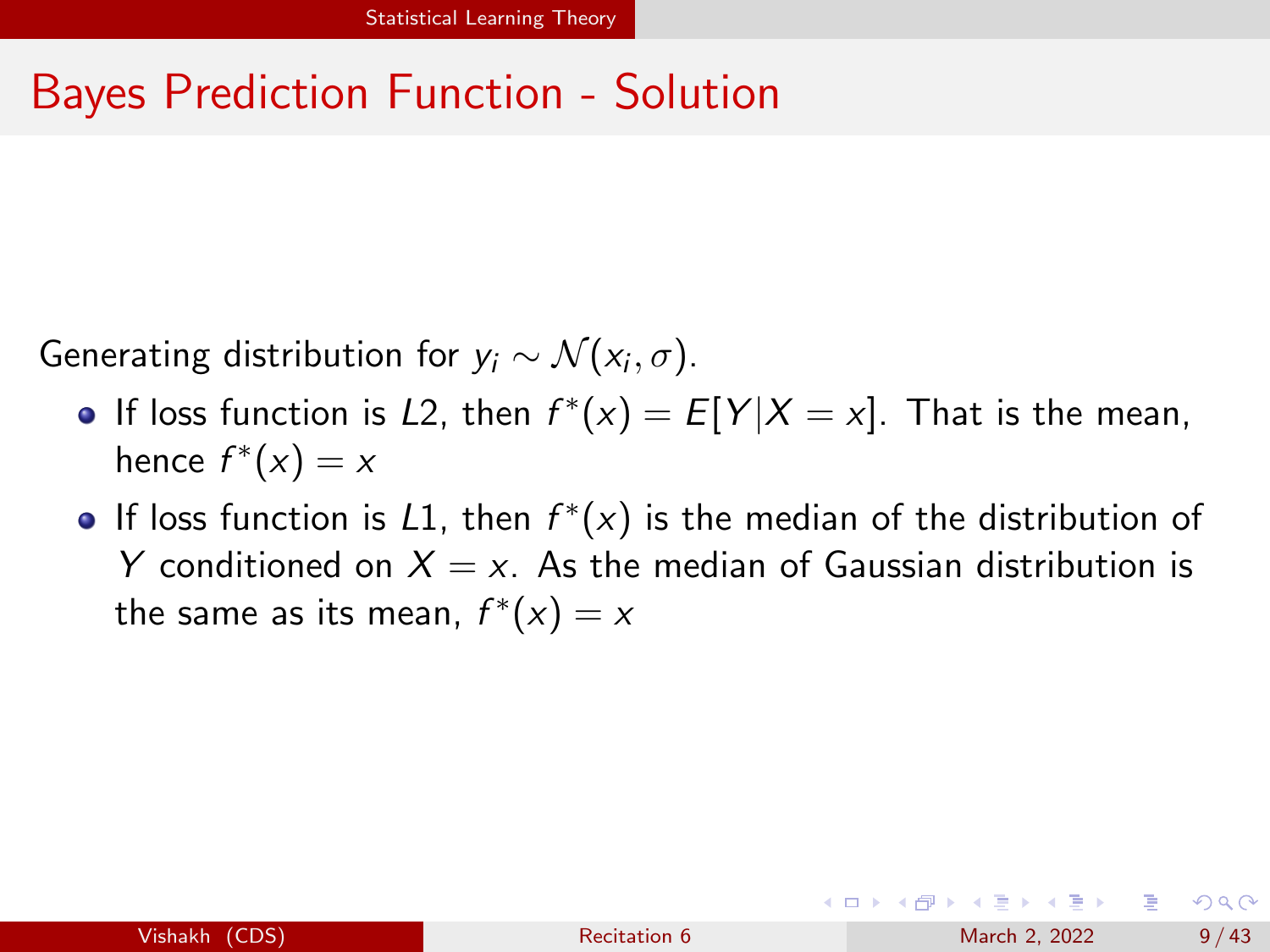Select true of false for each of the following statements:

Question If the hypothesis space consists of all possible functions, then approximation error is non-zero.

Recall definition  $R(f_{\mathcal{F}}) - R(f^*)$ 

イロト イ押 トイヨ トイヨ トー

÷.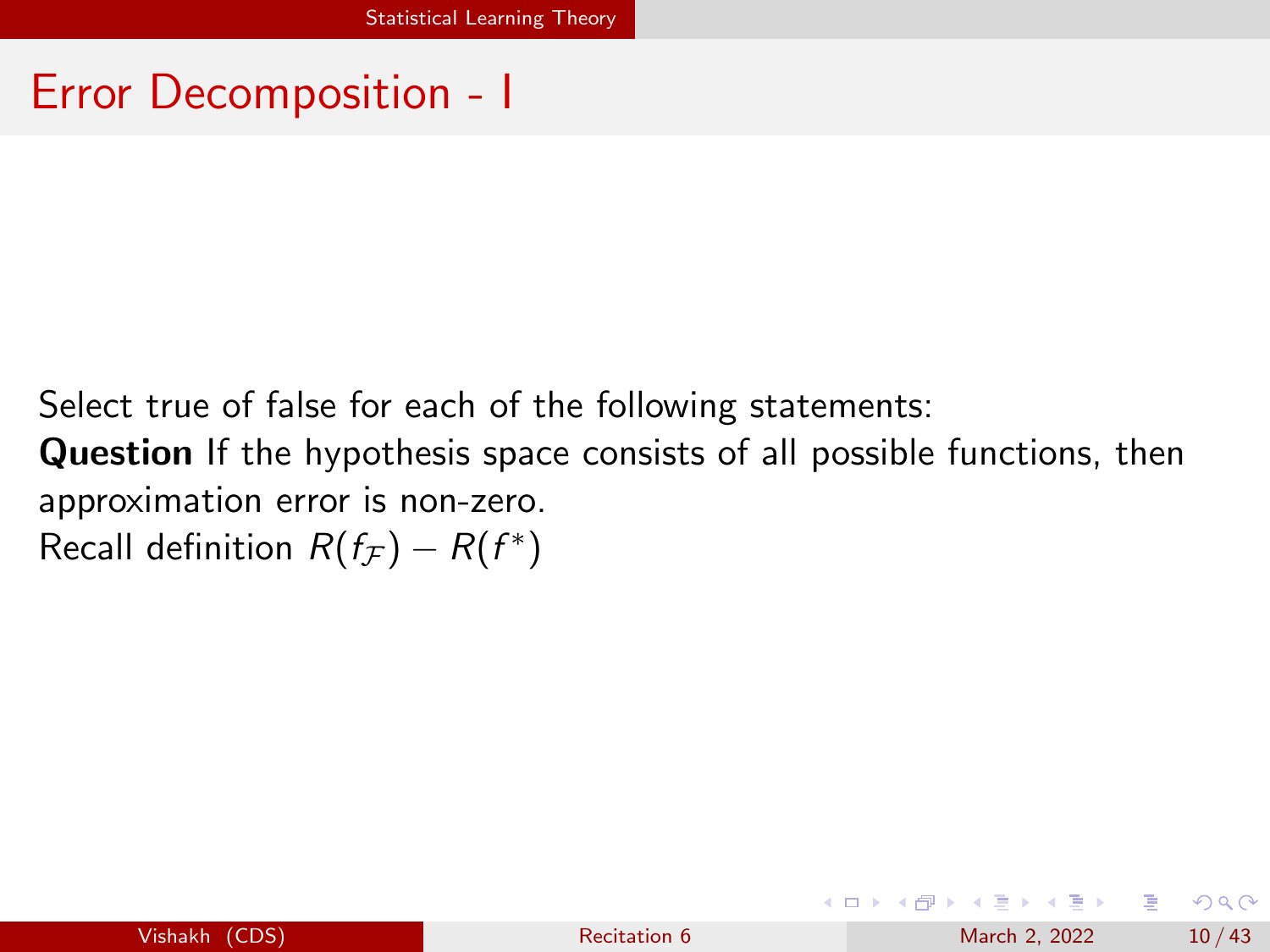Select true of false for each of the following statements:

Question If the hypothesis space consists of all possible functions, then approximation error is non-zero.

False - It has to be zero. Hypothesis space would also include  $f^*$  leading to  $R(f_{\mathcal{F}})=R(f^*), R(f_{\mathcal{F}})-R(f^*)=0$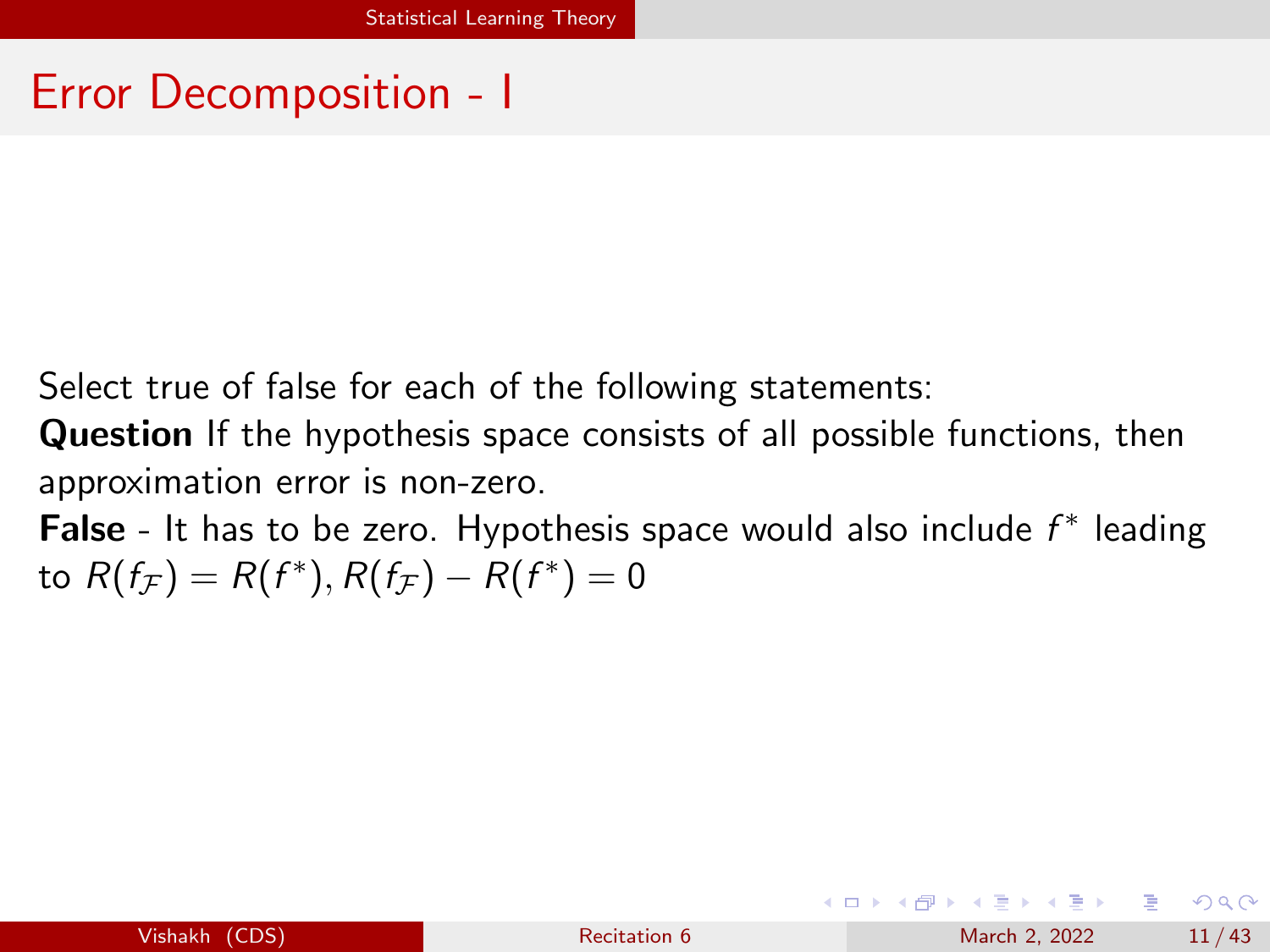### Select true of false for each of the following statements: Question Estimation Error can be negative. Recall definition  $R(\hat{f}_{n})-R(f_{\mathcal{F}})$

イロト イ押 トイヨ トイヨ トー

G.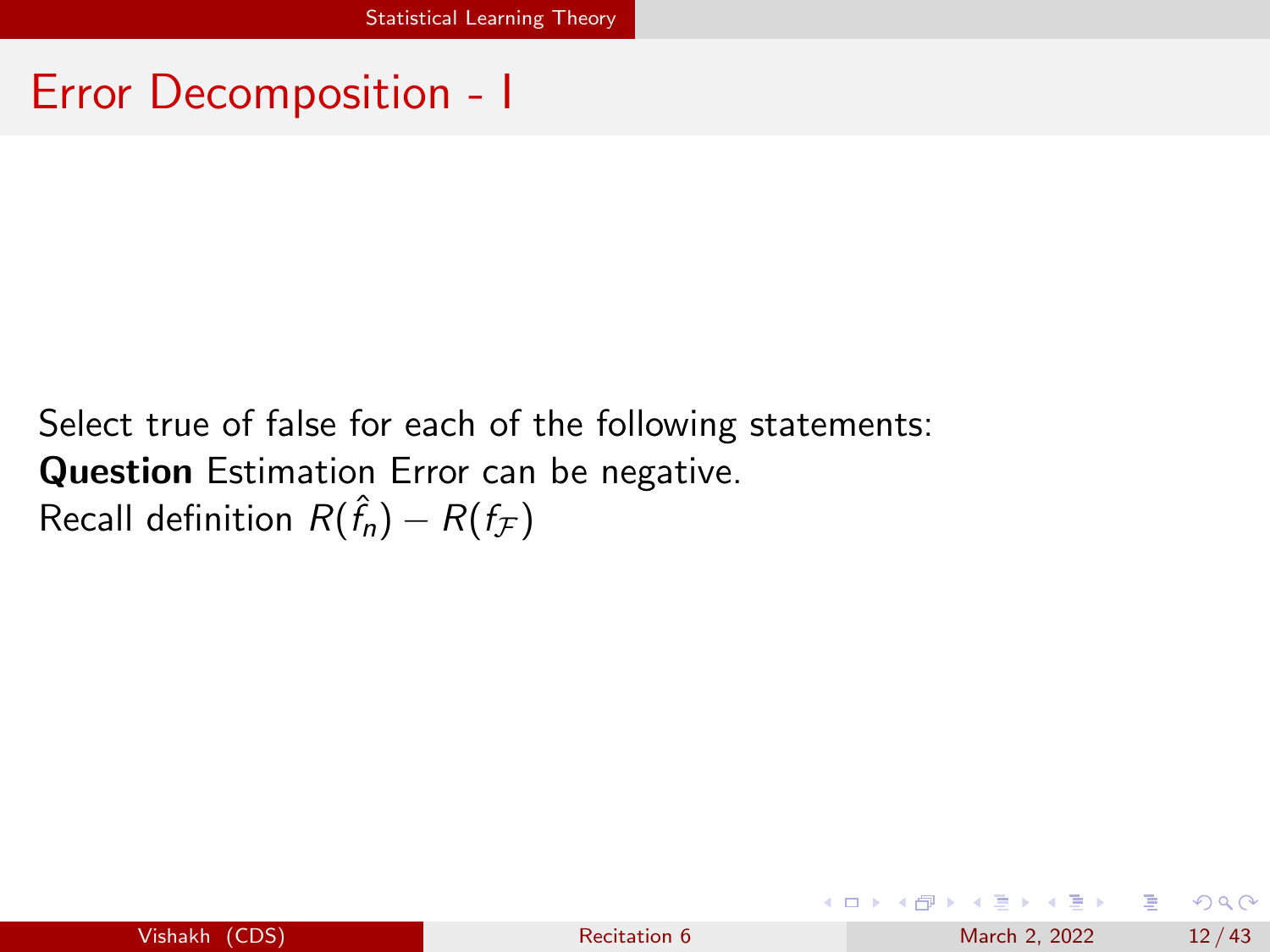Select true of false for each of the following statements: Question Estimation Error can be negative. **False** - by definition  $R(\hat{f}_n)$  can at best be equal to  $R(f_\mathcal{F})$ 

÷.  $\Omega$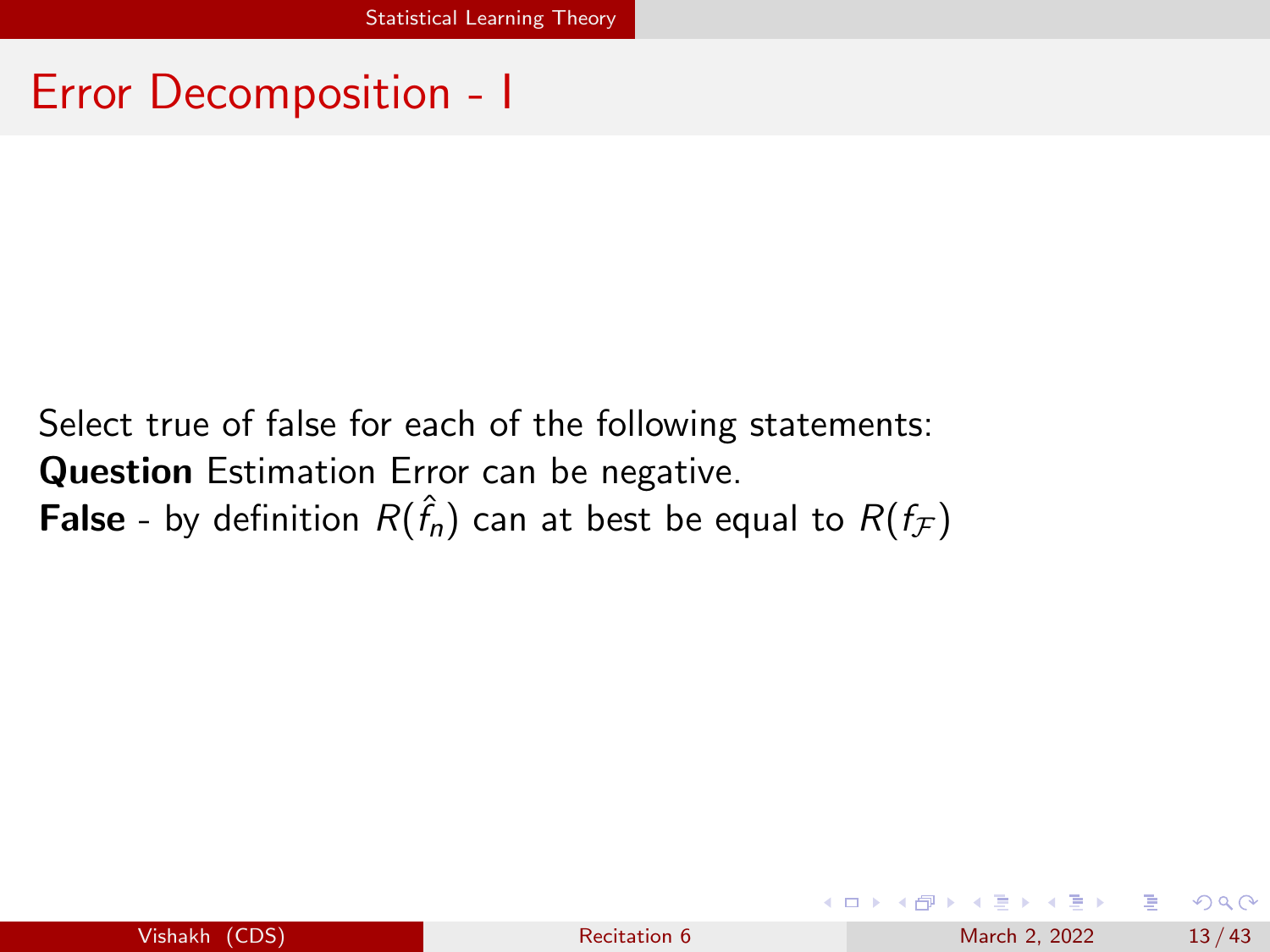### Select true of false for each of the following statements: **Question** Optimization Error can be negative. Recall definition  $(R(\tilde{f}_n) - R(\hat{f}_n))$

イロト イ押 トイヨ トイヨ トー

G.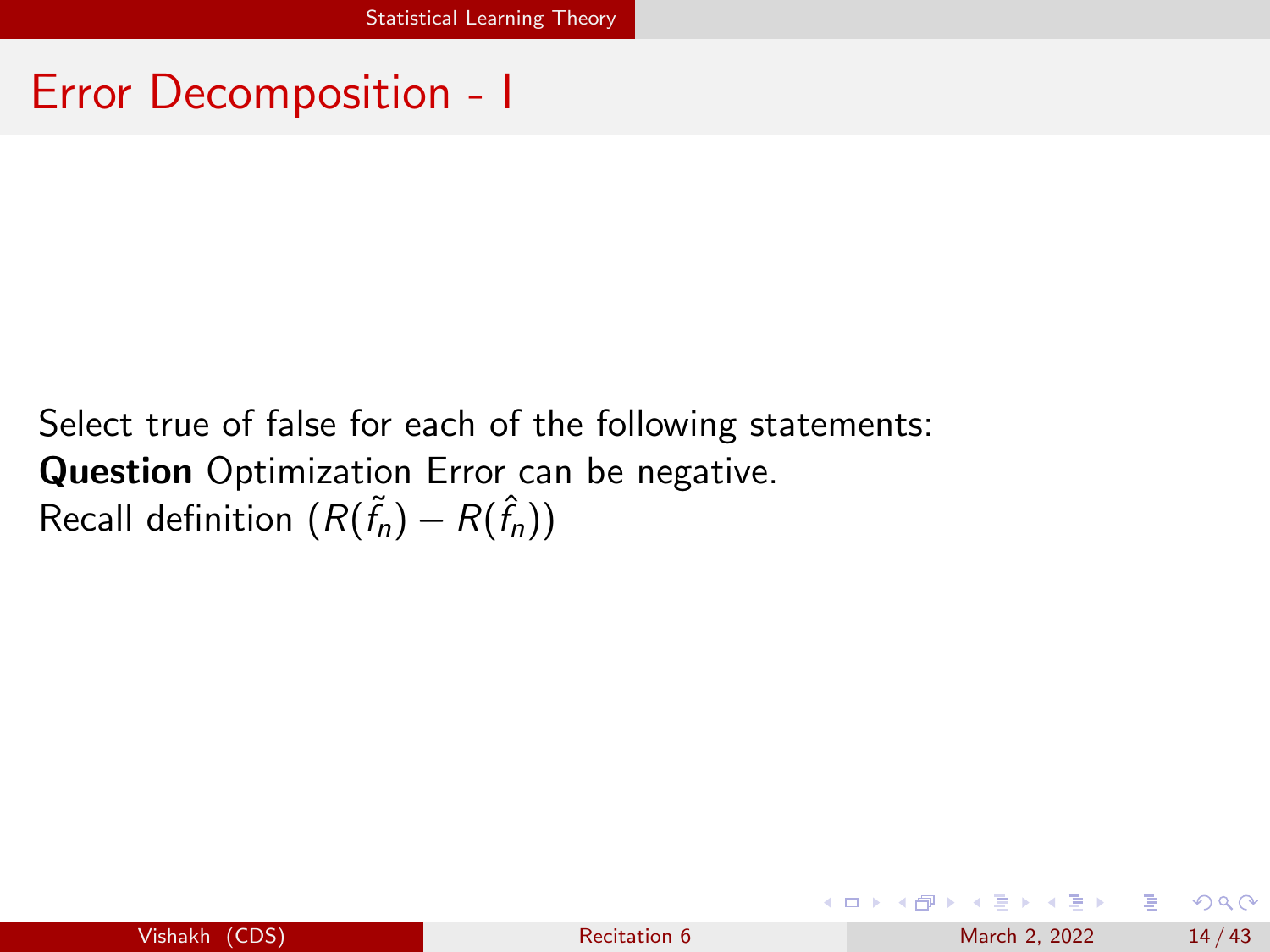Select true of false for each of the following statements: **Question** Optimization Error can be negative. True - Due to randomness of optimization algorithm, solution can converge to a  $\tilde{f}_n$  that results in lower risk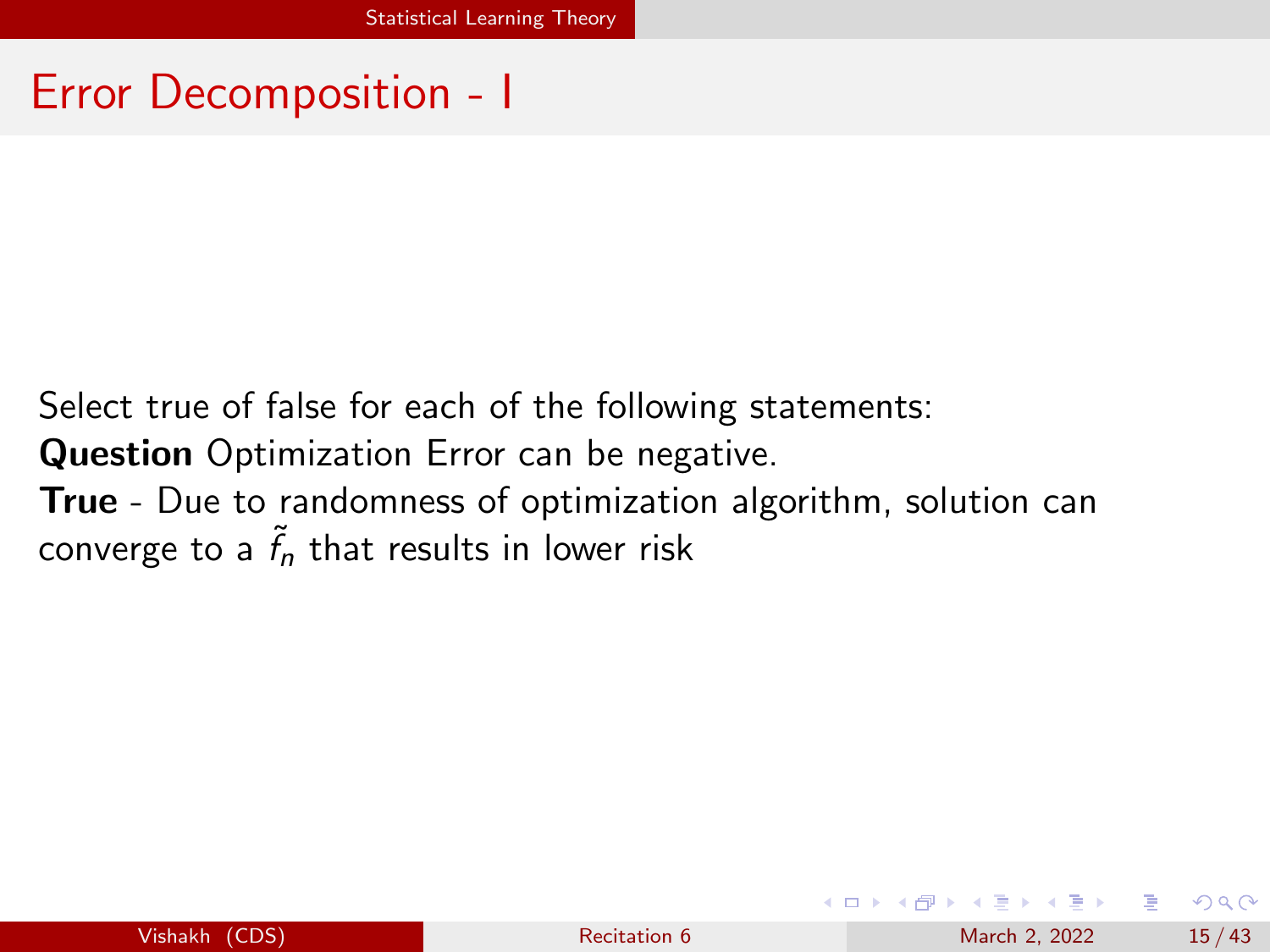For each, use  $\leq$ ,  $\geq$ , or  $=$  to determine the relationship between the two quantities, or if the relationship cannot be determined. Throughout assume  $\mathcal{F}_1, \mathcal{F}_2$  are hypothesis spaces with  $\mathcal{F}_1 \subset \mathcal{F}_2$ , and assume we are working with a fixed loss function  $\ell$ .

**Question** The estimation errors of two decision functions  $f_1$ ,  $f_2$  that minimize the empirical risk over the same hypothesis space, where  $f_2$  uses 5 extra data points.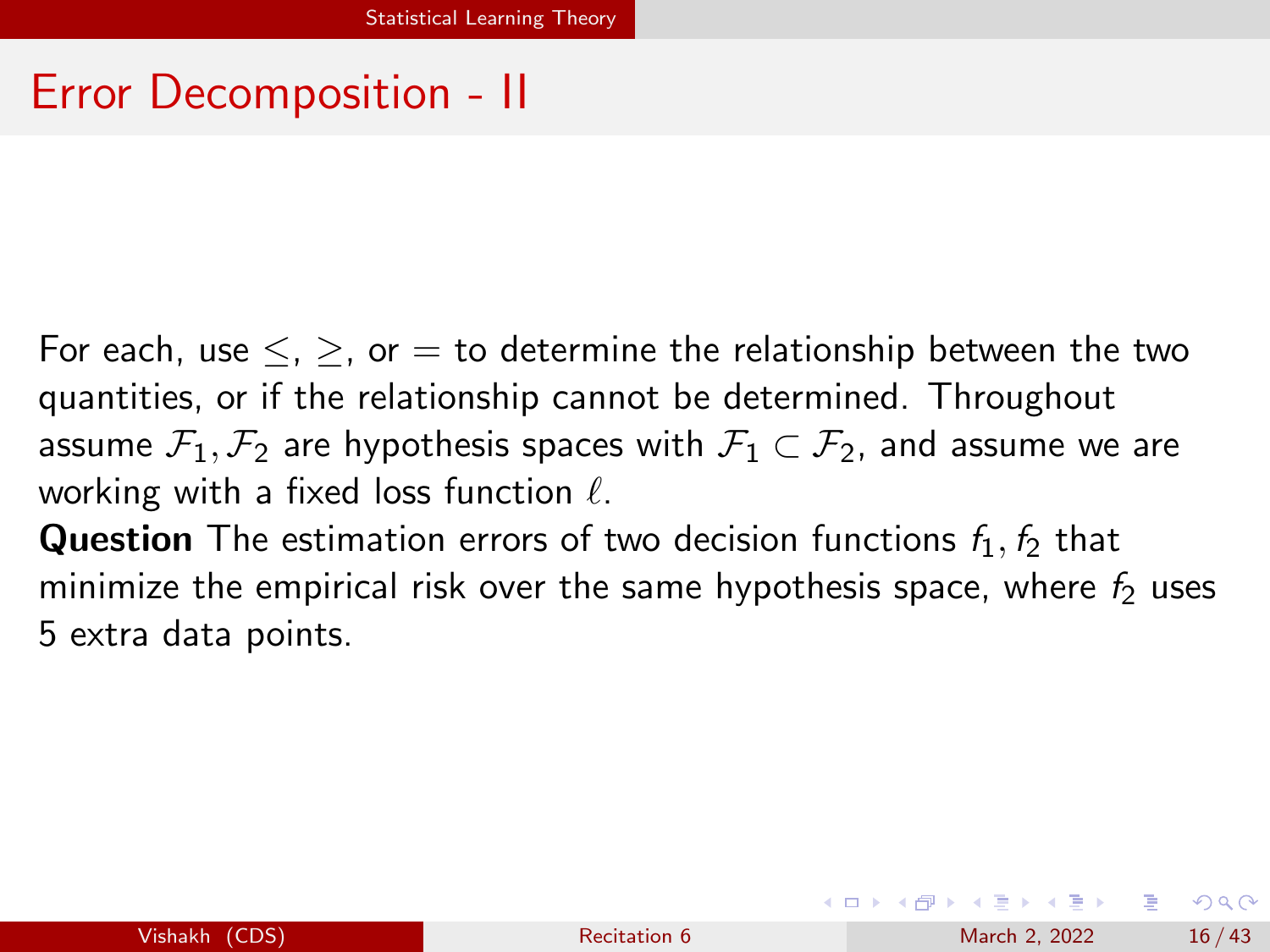For each, use  $\leq, \geq, \text{or} = \text{to determine the relationship between the two}$ quantities, or if the relationship cannot be determined. Throughout assume  $\mathcal{F}_1, \mathcal{F}_2$  are hypothesis spaces with  $\mathcal{F}_1 \subset \mathcal{F}_2$ , and assume we are working with a fixed loss function  $\ell$ .

**Question** The estimation errors of two decision functions  $f_1$ ,  $f_2$  that minimize the empirical risk over the same hypothesis space, where  $f_2$  uses 5 extra data points.

Answer Roughly speaking, more data is better, so we would tend to expect that  $f_2$  will have lower estimation error  $(R(\hat{f}_{n})-R(f_\mathcal{F}))$ . That said, this is not always the case, so the relationship cannot be determined.

**KOD KARD KED KED A BA YOUR**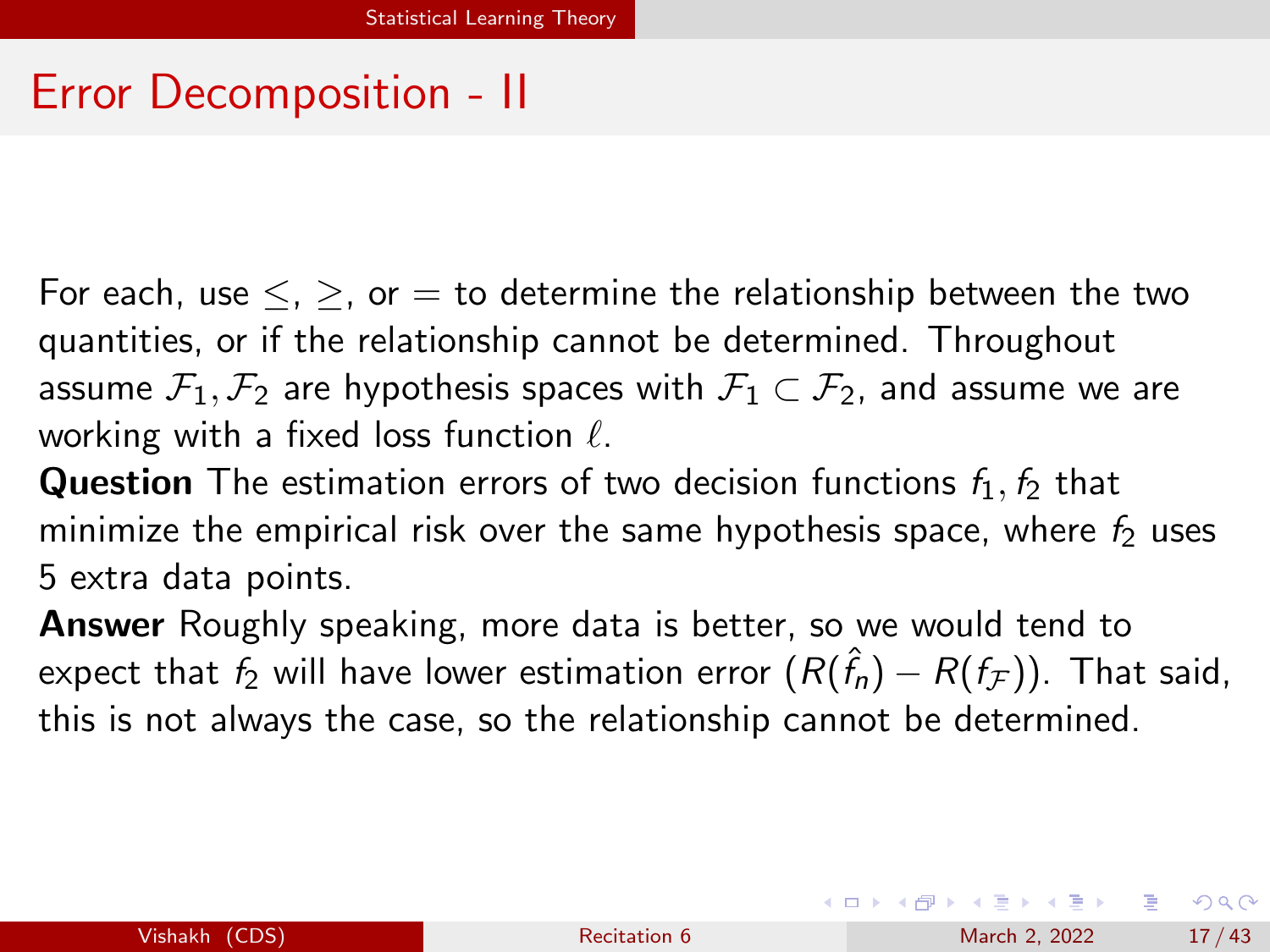For each, use  $\leq$ ,  $\geq$ , or  $=$  to determine the relationship between the two quantities, or if the relationship cannot be determined. Throughout assume  $\mathcal{F}_1, \mathcal{F}_2$  are hypothesis spaces with  $\mathcal{F}_1 \subset \mathcal{F}_2$ , and assume we are working with a fixed loss function  $\ell$ .

**Question** The approximation errors of the two decision functions  $f_1, f_2$ that minimize risk with respect to  $\mathcal{F}_1,\mathcal{F}_2$ , respectively (i.e.,  $f_1=f_{\mathcal{F}_1}$  and  $f_2 = f_{\mathcal{F}_2}$ .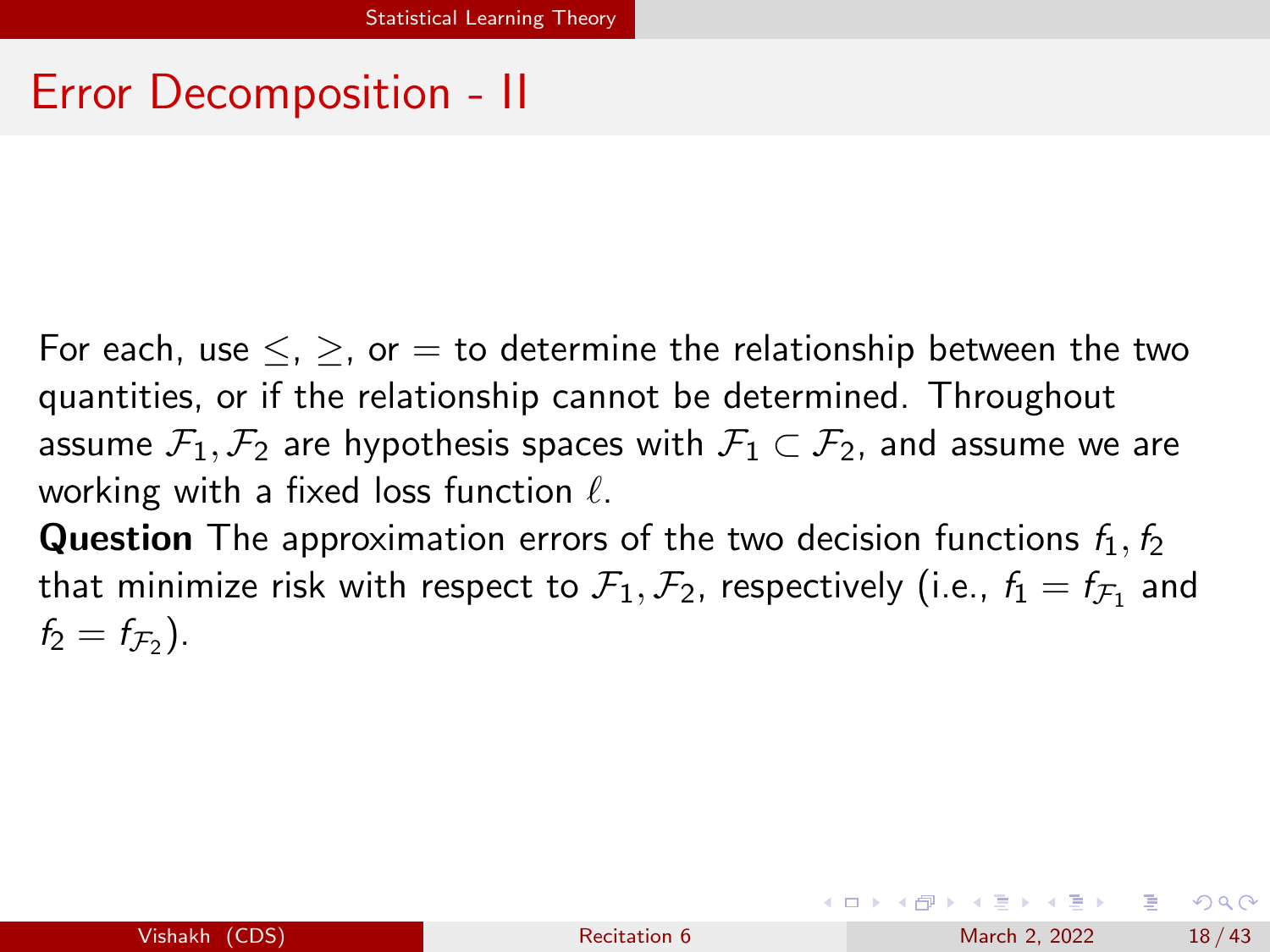For each, use  $\leq$ ,  $\geq$ , or  $=$  to determine the relationship between the two quantities, or if the relationship cannot be determined. Throughout assume  $\mathcal{F}_1, \mathcal{F}_2$  are hypothesis spaces with  $\mathcal{F}_1 \subset \mathcal{F}_2$ , and assume we are working with a fixed loss function  $\ell$ .

**Question** The approximation errors of the two decision functions  $f_1, f_2$ that minimize risk with respect to  $\mathcal{F}_1, \mathcal{F}_2$ , respectively (i.e.,  $f_1 = f_{\mathcal{F}_1}$  and  $f_2 = f_{\mathcal{F}_2}$ .

**Answer** The approximation error  $(R(f_{\mathcal{F}}) - R(f^*))$  of  $f_1$  will be larger  $(\ge)$ .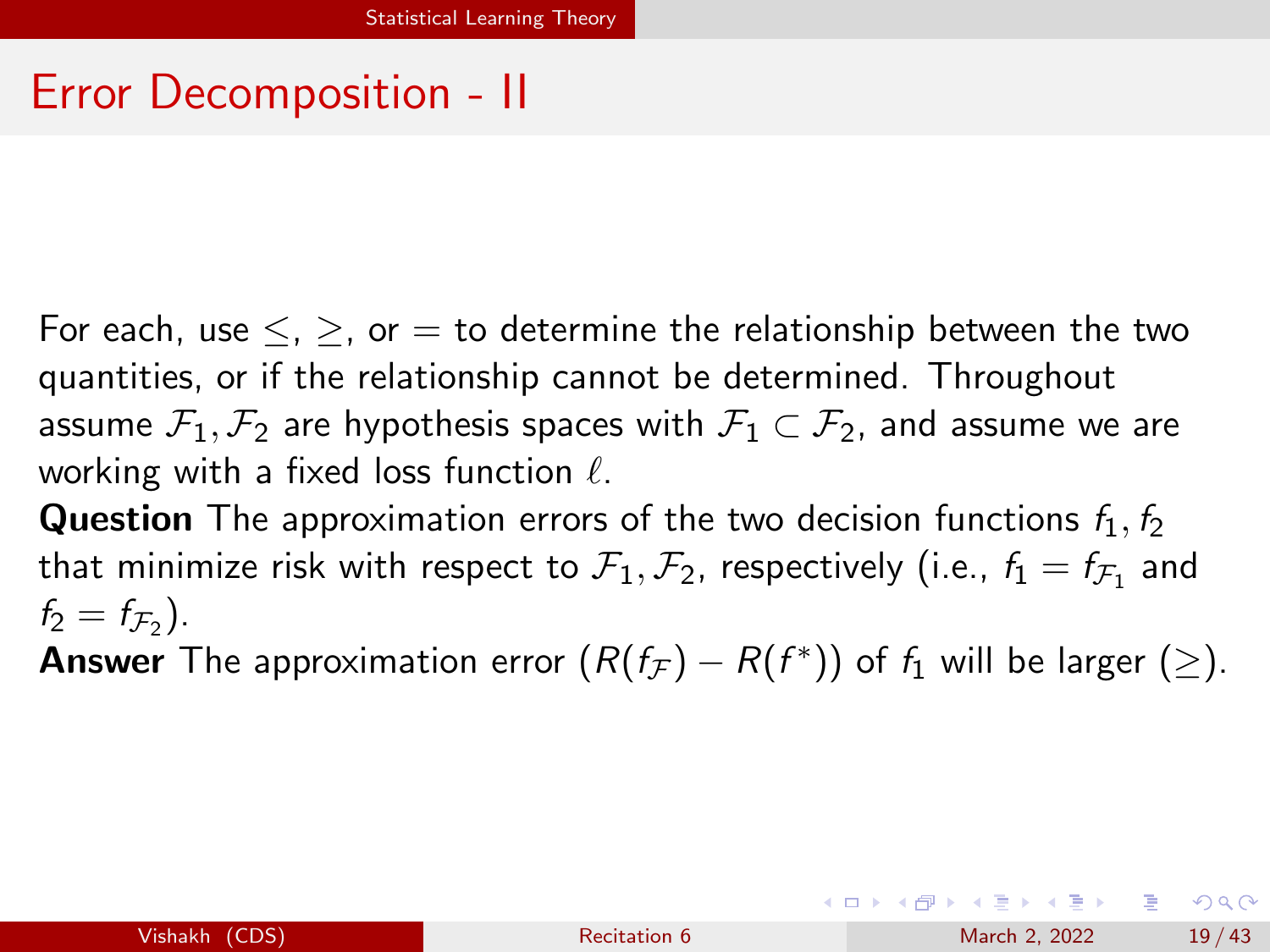# <span id="page-19-0"></span>Gradient Descent - Overview

- How do you solve the optimization problem of ERM? Gradient Descent
- What about if GD is too expensive? SGD
- Trade off noisy optimization for speed of calculation
- **Loss Functions**

÷.  $\Omega$ 

イロト イ押ト イヨト イヨト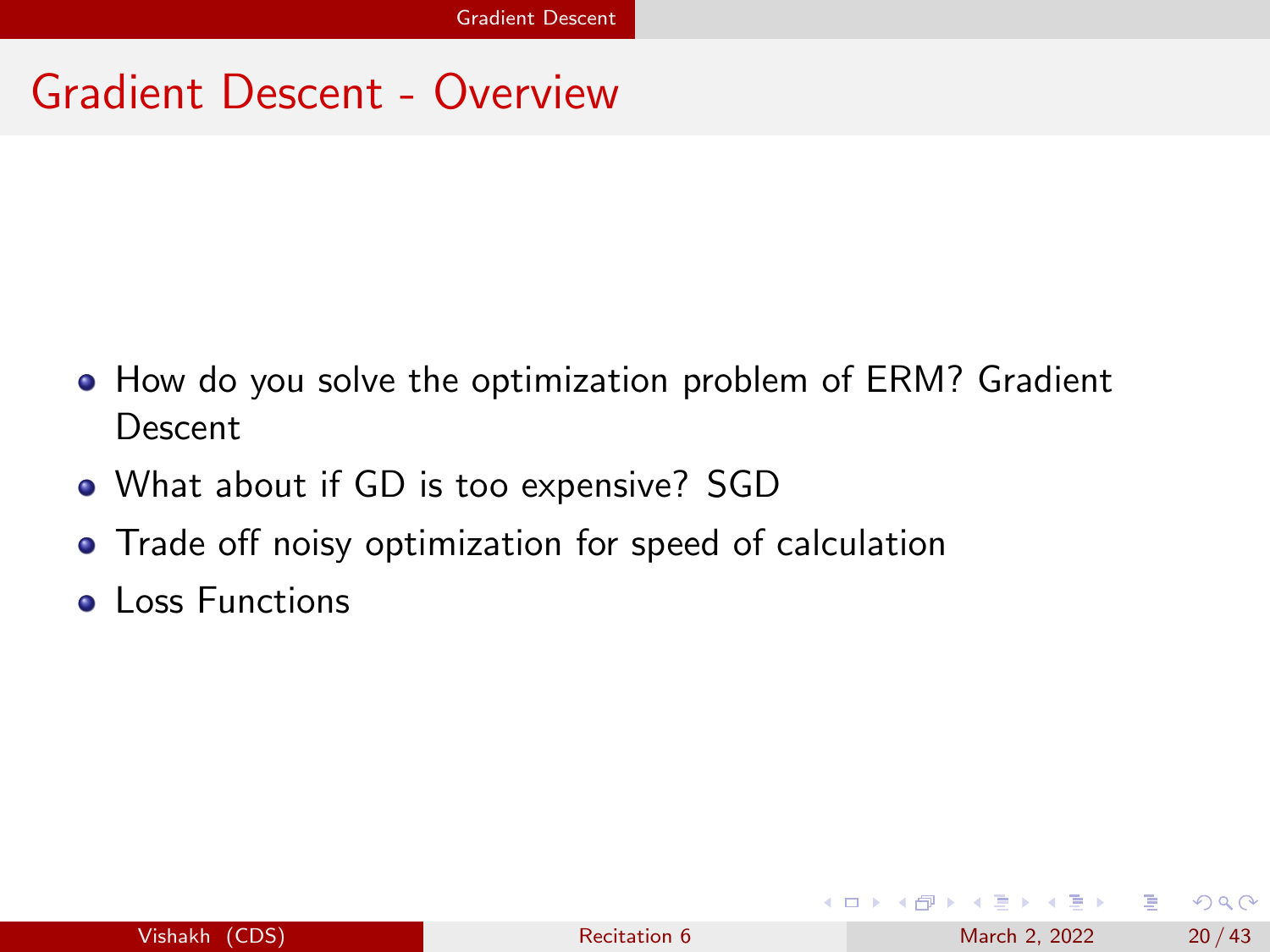### Gradient Descent - I

#### Decide whether the following statements apply to full batch gradient descent (GD), mini-batch GD, neither, or both.

Assume we're minimizing a differentiable, convex objective function  $J(w) = \frac{1}{n} \sum_{i=1}^{n} f_i(w)$ , and we are currently at  $w_t$ , which is not a minimum. For full batch GD, take  $v = \nabla_w J(w_t)$ , and for minibatch GD take v to be a mini-batch estimate of  $\nabla_w J(w_t)$  based on a random sample of the training data.

**Question** For any step size  $\eta > 0$ , after applying the update rule  $w_{t+1} \leftarrow w_t - \eta v$ . we must have  $J(w_{t+1}) < J(w_t)$ .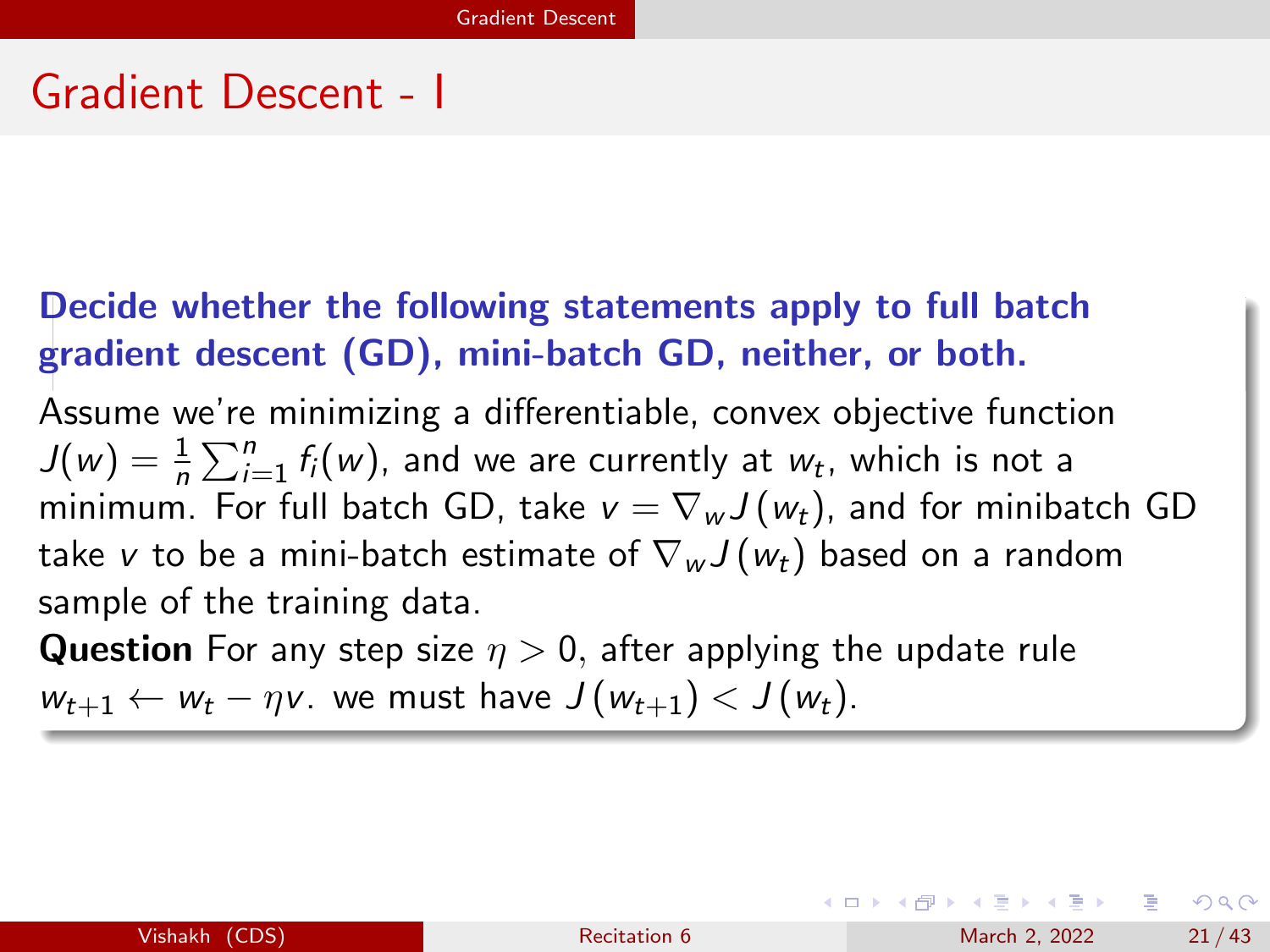# Gradient Descent - I

#### Decide whether the following statements apply to full batch gradient descent (GD), mini-batch GD, neither, or both.

Assume we're minimizing a differentiable, convex objective function  $J(w) = \frac{1}{n} \sum_{i=1}^{n} f_i(w)$ , and we are currently at  $w_t$ , which is not a minimum. For full batch GD, take  $v = \nabla_w J(w_t)$ , and for minibatch GD take v to be a mini-batch estimate of  $\nabla_w J(w_t)$  based on a random sample of the training data.

**Question** For any step size  $\eta > 0$ , after applying the update rule  $w_{t+1} \leftarrow w_t - \eta v$ . we must have  $J(w_{t+1}) < J(w_t)$ . Answer Neither.

- Depends on whether the learning rate is good.
- Moreover, for mini-batch GD, it also depends on whether v is representative enough.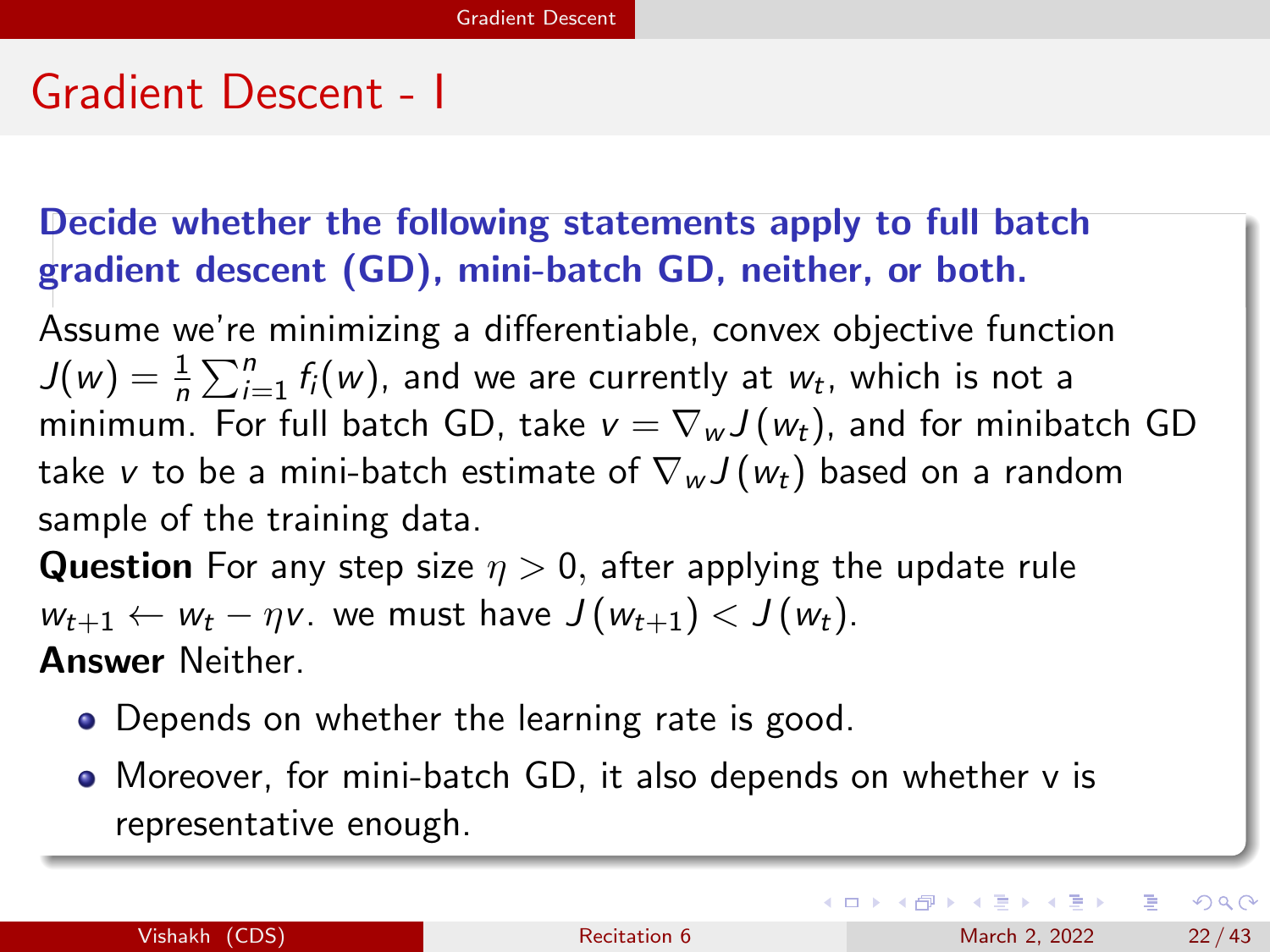### Gradient Descent - II

#### Decide whether the following statements apply to full batch gradient descent (GD), mini-batch GD, neither, or both.

Assume we're minimizing a differentiable, convex objective function  $J(w) = \frac{1}{n} \sum_{i=1}^{n} f_i(w)$ , and we are currently at  $w_t$ , which is not a minimum. For full batch GD, take  $v = \nabla_w J(w_t)$ , and for minibatch GD take v to be a mini-batch estimate of  $\nabla_w J(w_t)$  based on a random sample of the training data.

**Question** There must exist some  $\eta > 0$  such that after applying the update rule  $w_{t+1} \leftarrow w_t - \eta v$  we have  $J(w_{t+1}) < J(w_t)$ .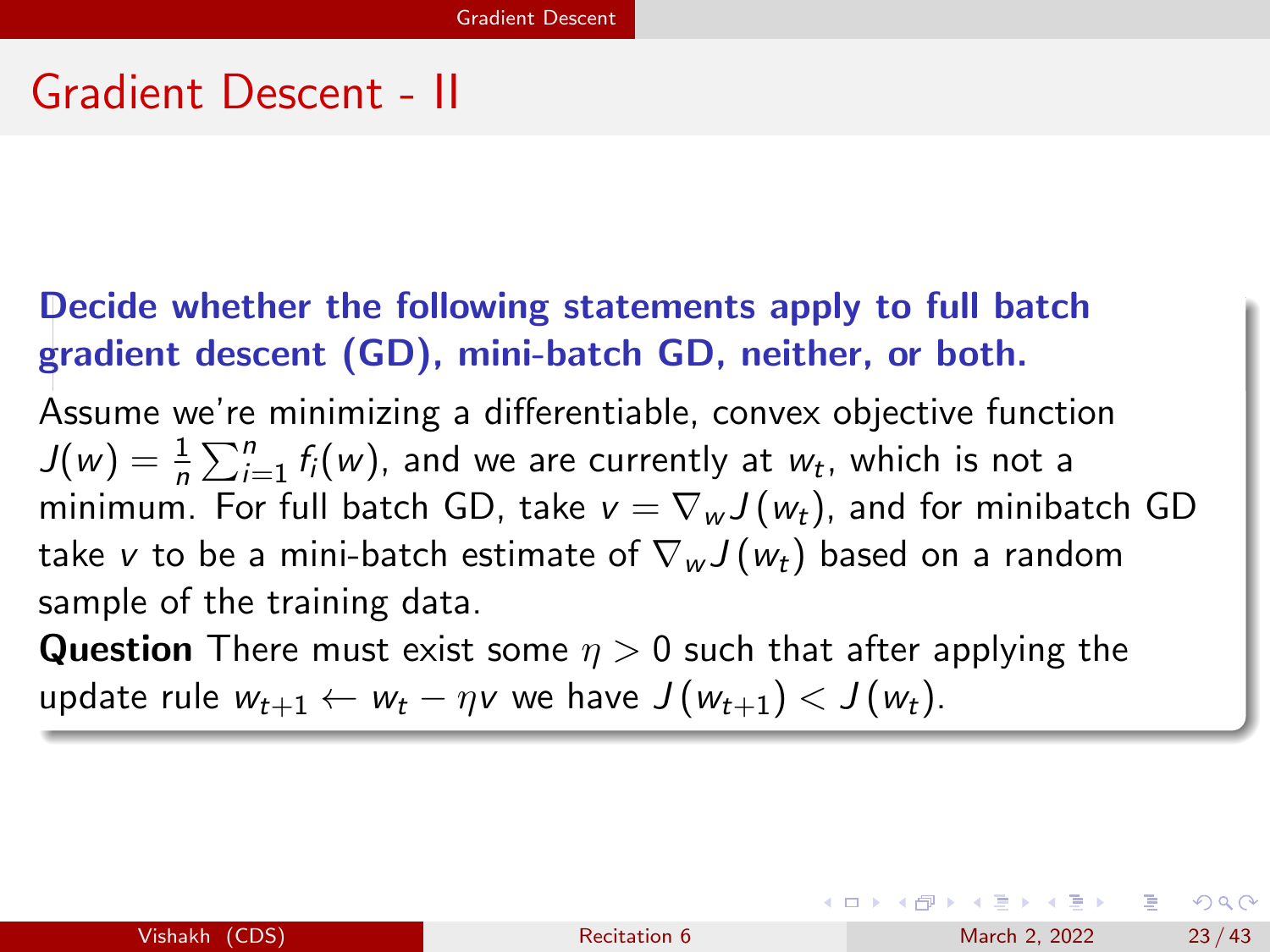# Gradient Descent - II

#### Decide whether the following statements apply to full batch gradient descent (GD), mini-batch GD, neither, or both.

Assume we're minimizing a differentiable, convex objective function  $J(w) = \frac{1}{n} \sum_{i=1}^{n} f_i(w)$ , and we are currently at  $w_t$ , which is not a minimum. For full batch GD, take  $v = \nabla_w J(w_t)$ , and for minibatch GD take v to be a mini-batch estimate of  $\nabla_w J(w_t)$  based on a random sample of the training data.

**Question** There must exist some  $\eta > 0$  such that after applying the update rule  $w_{t+1} \leftarrow w_t - \eta v$  we have  $J(w_{t+1}) < J(w_t)$ .

Answer True for full batch. For mini-batch GD, it depends on whether v is representative enough.

| Vishakh |  | (CDS) |
|---------|--|-------|
|         |  |       |
|         |  |       |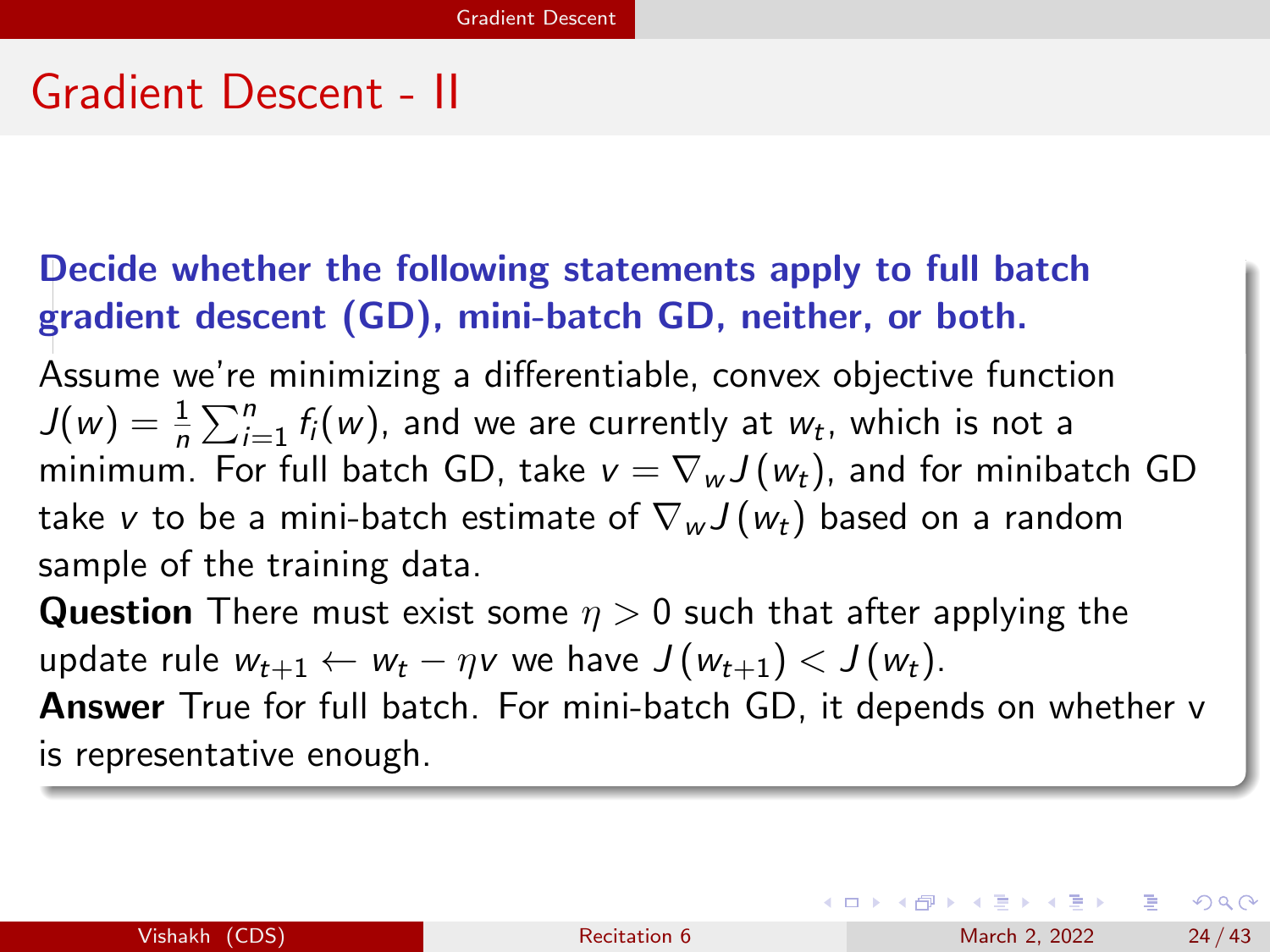# <span id="page-24-0"></span>Regularization - Overview

- **•** During optimization, we might encounter the trade-off between approximation error and estimation error  $\rightarrow$  Regularization
- L1 vs L2 Regularization
	- Feature selection through L1
- Coordinate descent for L1

÷.  $\Omega$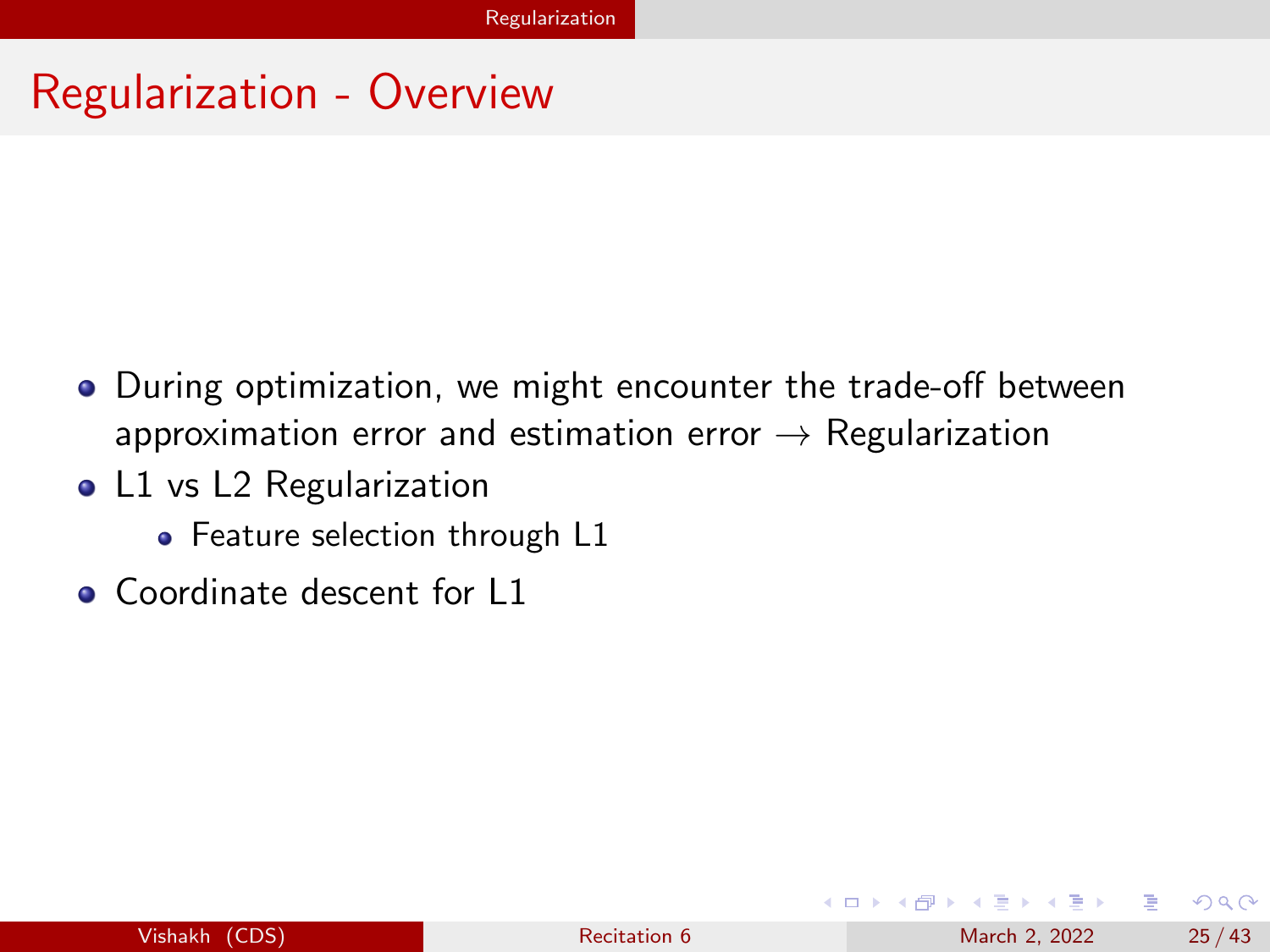# Regularization - Question

We solve lasso and ridge regression where input lives in  $\mathcal{R}^4.$  The first two features of all the input vector are duplicates of each other, or  $x_{i1} = x_{i2}$  for all  $i$ . Consider the following weight vectors:

$$
(\mathbf{0}, 1.2, 6.7, 2.1)^T
$$

- $(0.6, 0.6, 6.7, 2.1)^T$
- $(1.2, 0, 6.7, 2.1)^T$
- $\bullet$  (-0.1, 1.3, 6.7, 2.1)<sup>T</sup>

Which of them are valid solution for a) Ridge Regression and b) Lasso Regression?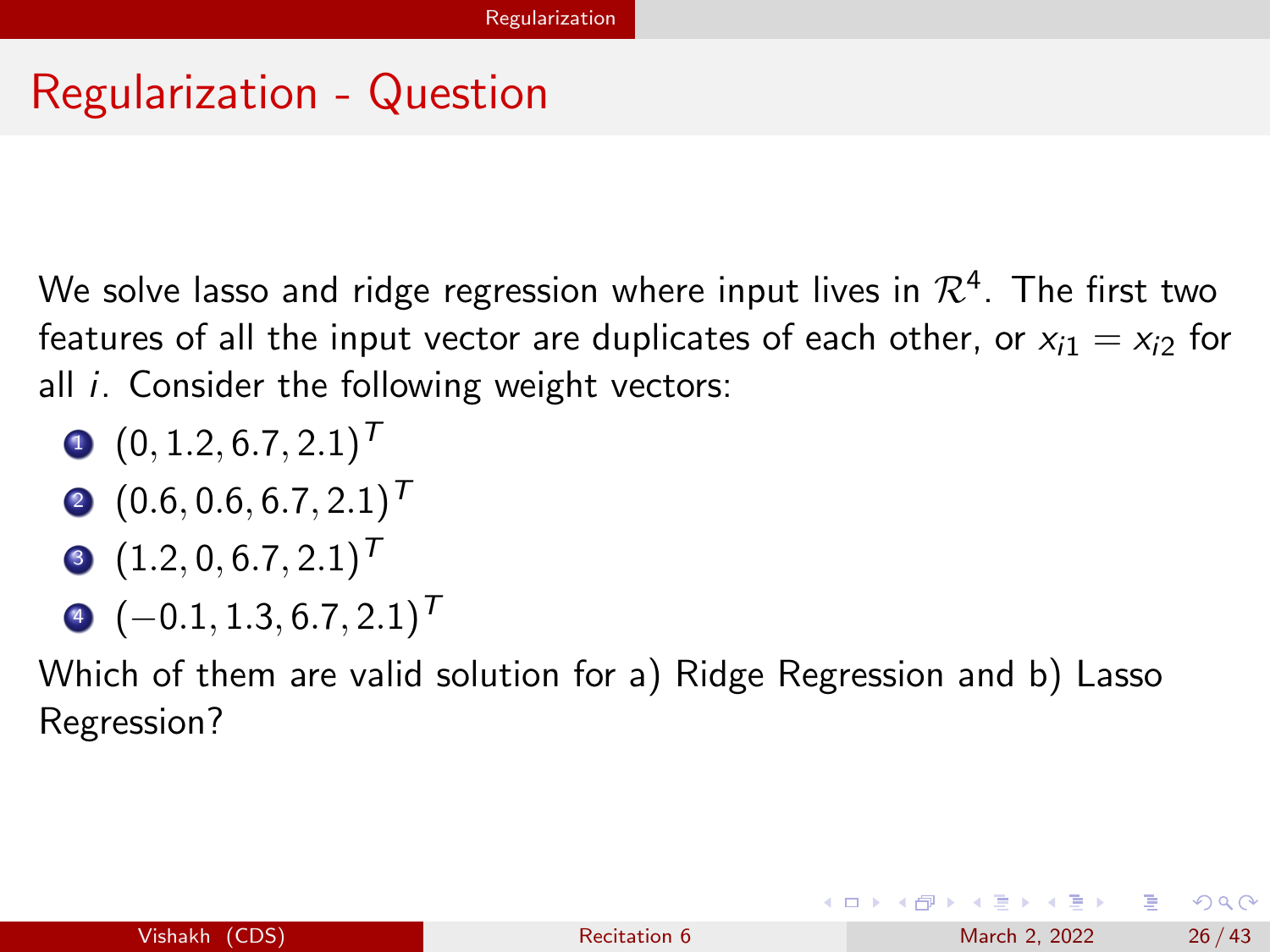# Regularization - Solution

- a) Ridge Regression
	- 2 (0.6, 0.6, 6.7, 2.1)<sup>T</sup>  $\ell_2$  regularization spreads weight evenly for identical features
- b) Lasso Regression
- 1,2,3  $\ell_1$  regularization spreads weight arbitrarily (all weights same sign)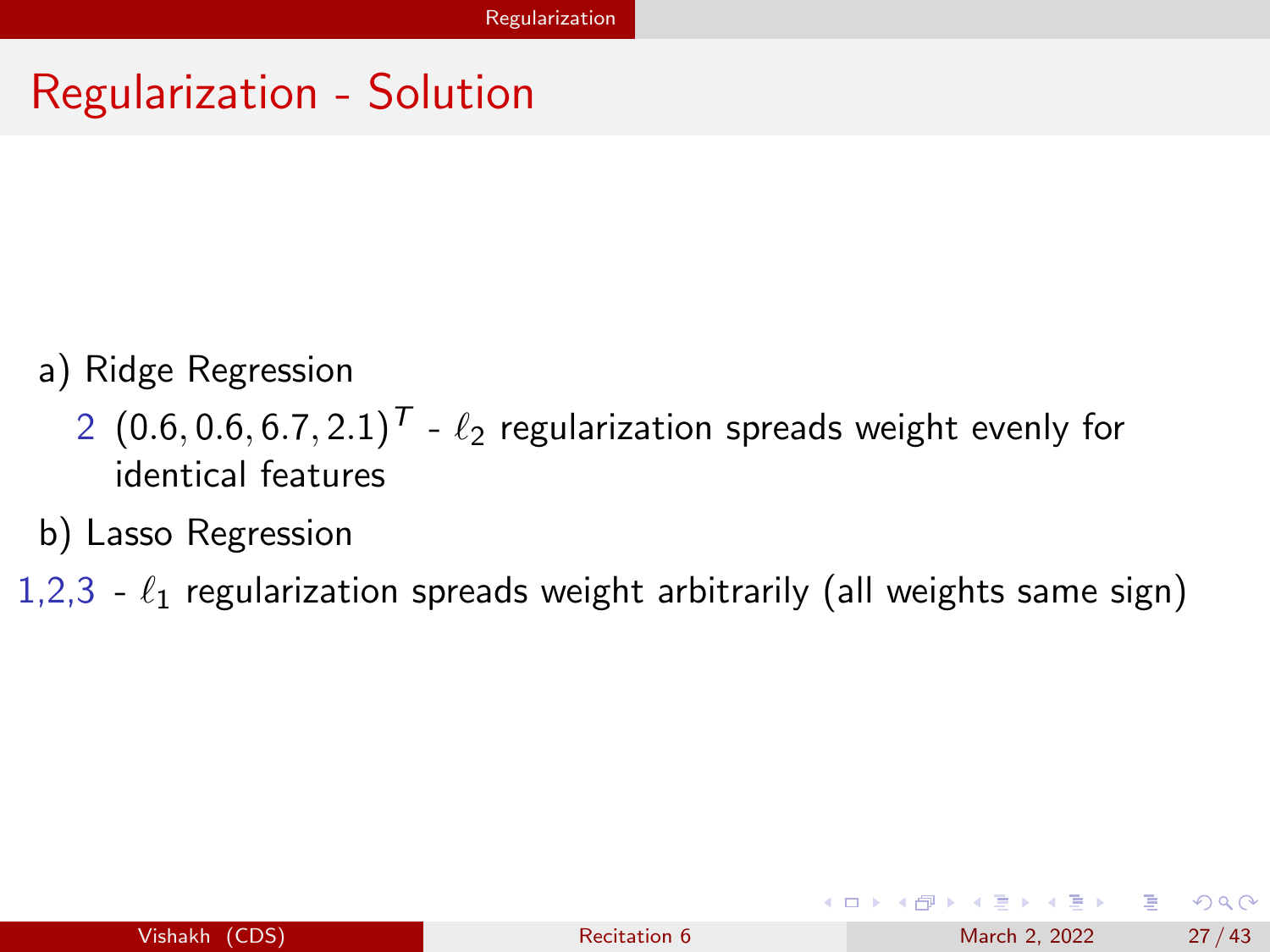# <span id="page-27-0"></span>SVMs - Overview

- Existence of multiple candidate hyperplane  $\rightarrow$  SVMs/Margin Maximization
- Hard and Soft Margin SVMs
- Subgradient descent to solve the primal optimization

| Vishakh (CDS) |  |  |
|---------------|--|--|
|               |  |  |

G.

 $\Omega$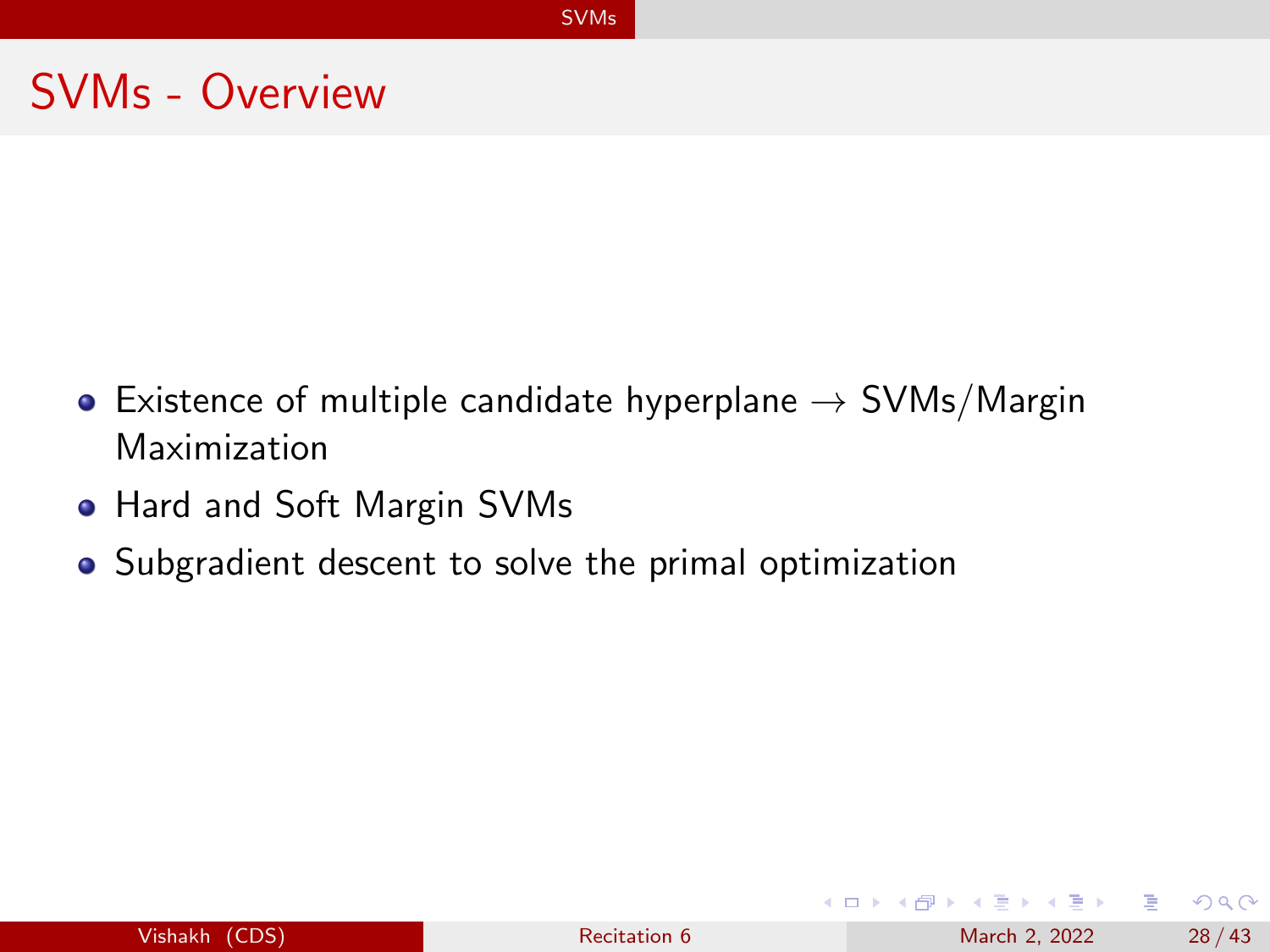# SVMs - Overview

- Existence of multiple candidate hyperplane  $\rightarrow$  SVMs/Margin Maximization
- Hard and Soft Margin SVMs
- Subgradient descent to solve the primal optimization
- We also have strong duality, so the solution to the dual (and corresponding primal optimum) has interesting properties  $\rightarrow$ Complementary Slackness
- Complementary slackness  $\rightarrow$  Dependence of the solution on only a few "support vectors"

イロト イ母 トイヨ トイヨ トー

G.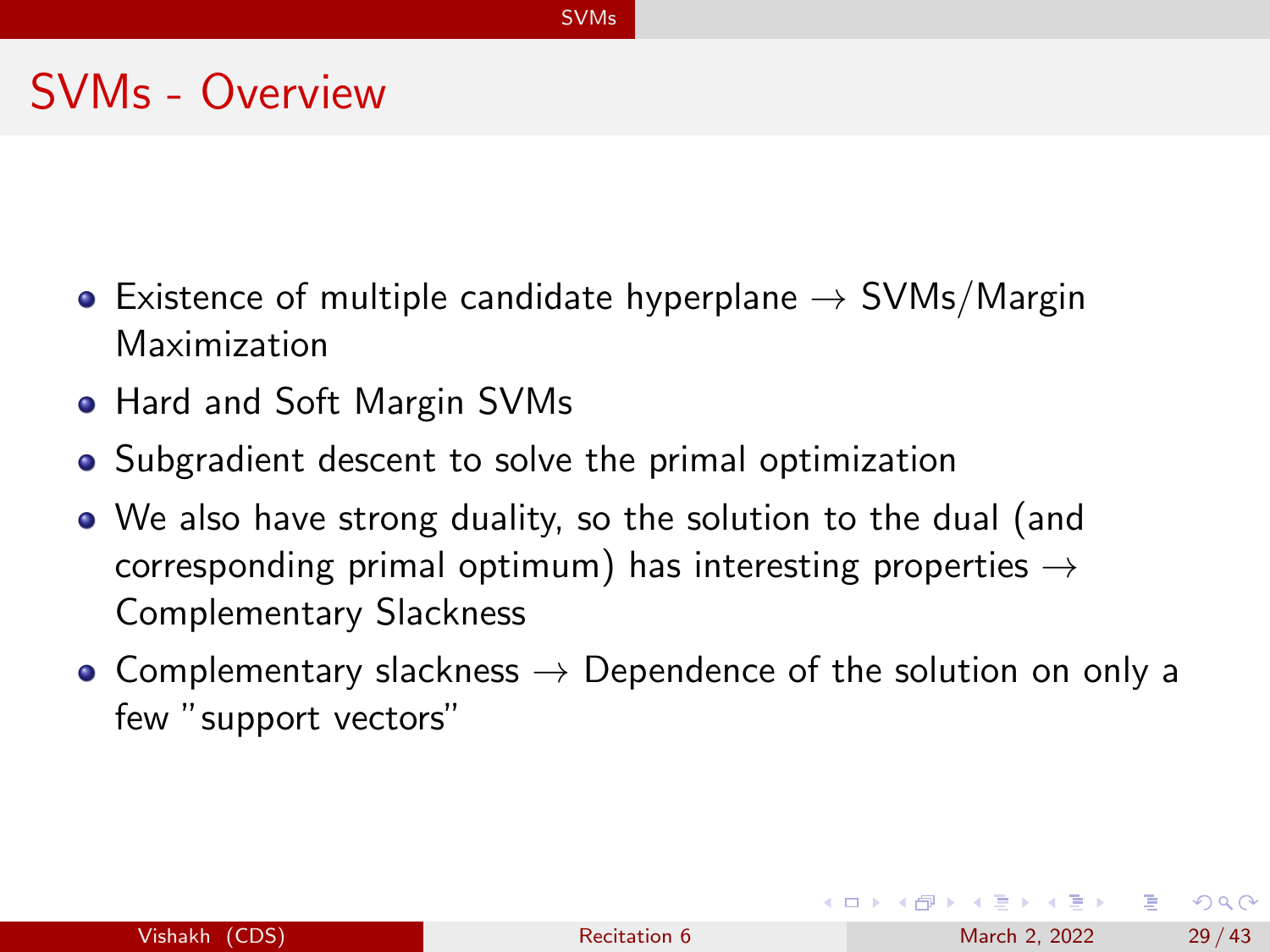#### [SVMs](#page-27-0)

### SVMs - I

If we fit the data in Fig. [1](#page-29-0) using a hard margin SVM, then what are the support vectors? (Colours correspond to labels)



<span id="page-29-0"></span>

| Vishakh (CDS) | Recitation 6 | March 2, 2022 | 30/43 |
|---------------|--------------|---------------|-------|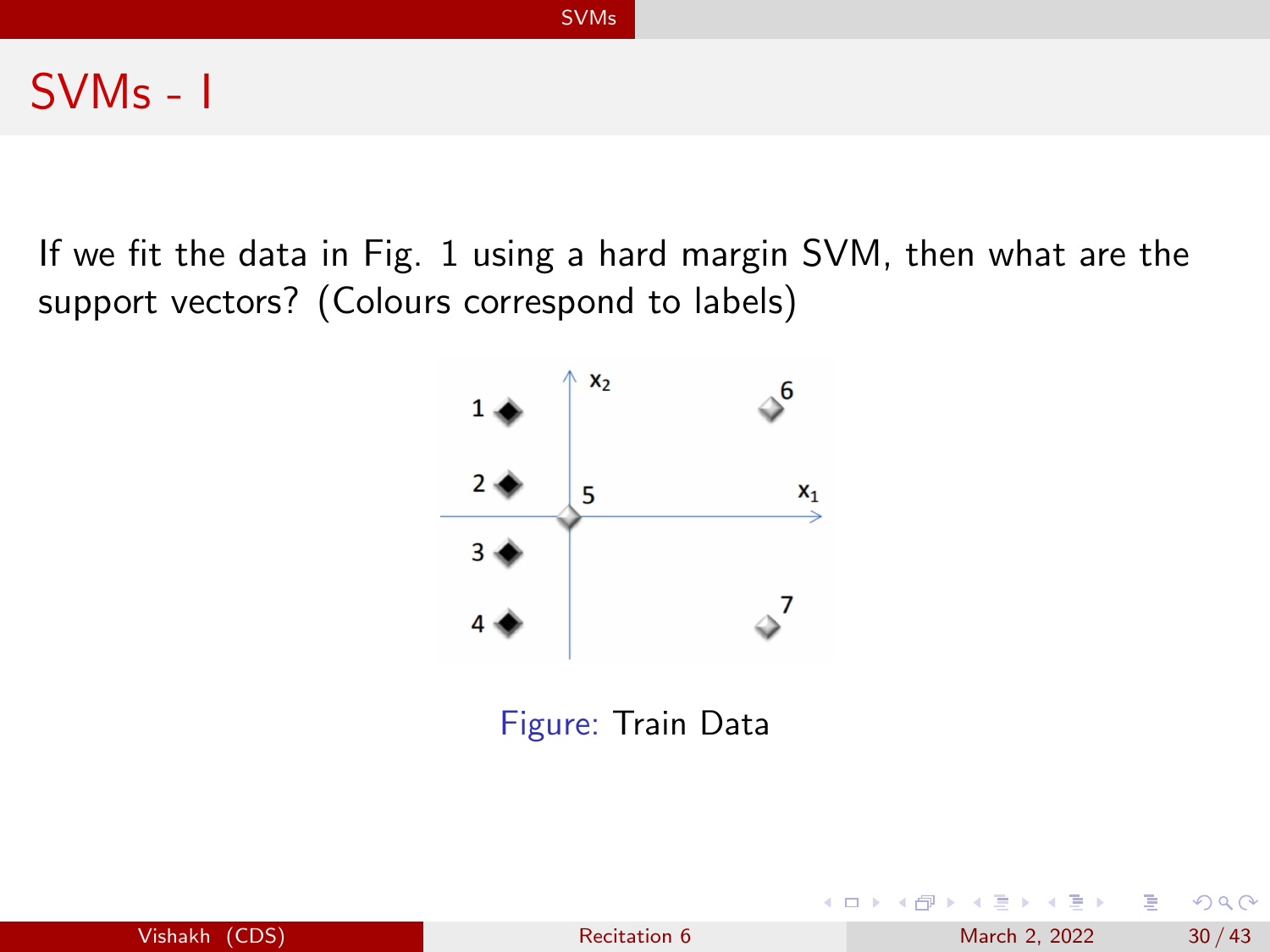#### [SVMs](#page-27-0)

### SVMs - I

If we fit the data in Fig. [1](#page-29-0) using a hard margin SVM, then what are the support vectors? (Colours correspond to labels) Hard Margin  $\rightarrow$  Have to separate the points  $\rightarrow$  Support vectors are 1,2,3,4,5



Figure: Train Data with a margin

|               |                     | .             |       |
|---------------|---------------------|---------------|-------|
| Vishakh (CDS) | <b>Recitation 6</b> | March 2, 2022 | 31/43 |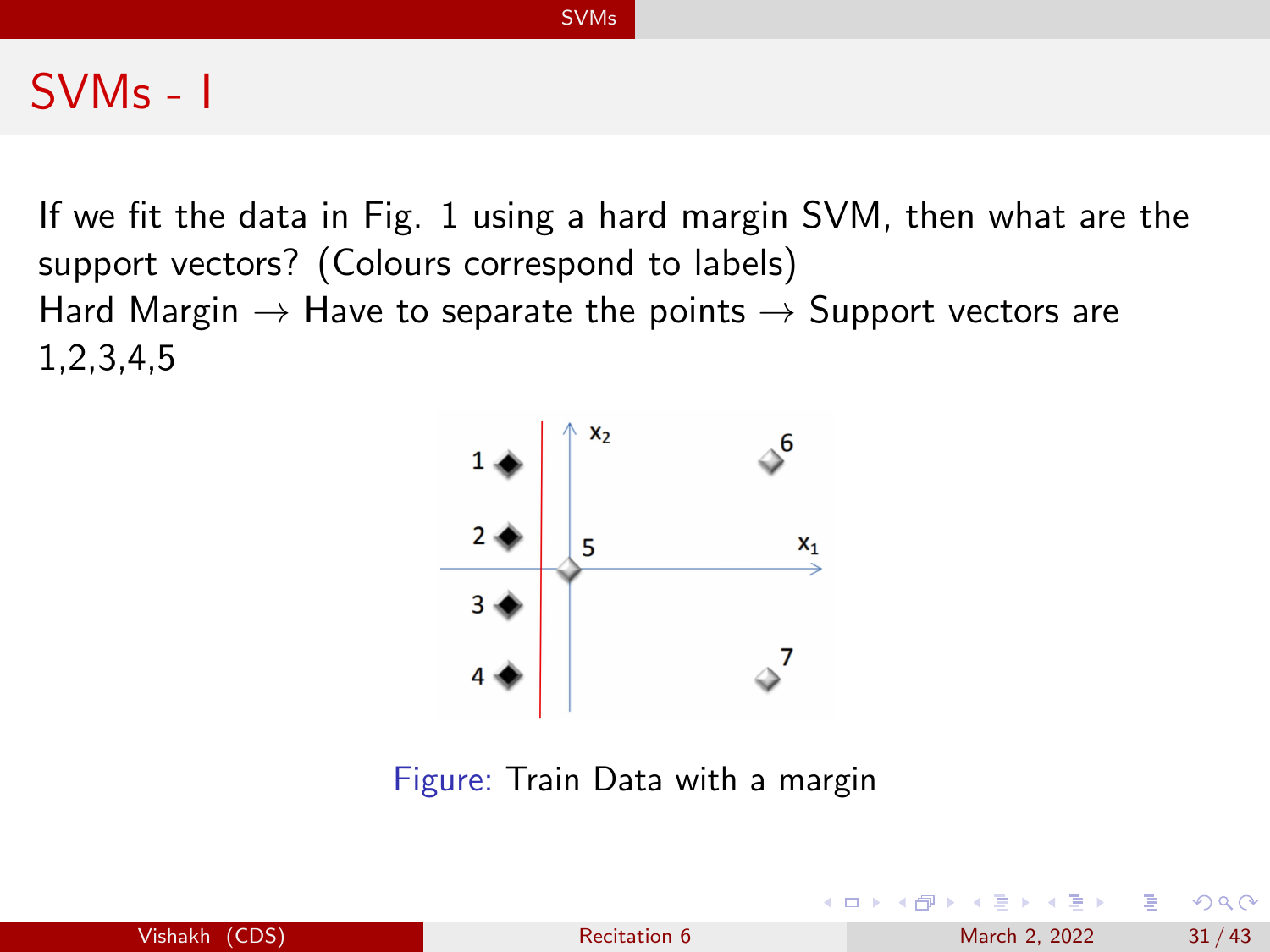### SVMs - II

If you could remove one point on Fig. [1](#page-29-0) to allow for a large margin using a hard margin SVM, which point is it? (Alternately, if you had a soft margin SVM then what point would likely have associated slack)



|               |              | - K □ ▶ K @ ▶ K 로 ▶ K 로 ▶ - 로 - K 9 Q @ L |       |
|---------------|--------------|-------------------------------------------|-------|
| Vishakh (CDS) | Recitation 6 | March 2, 2022                             | 32/43 |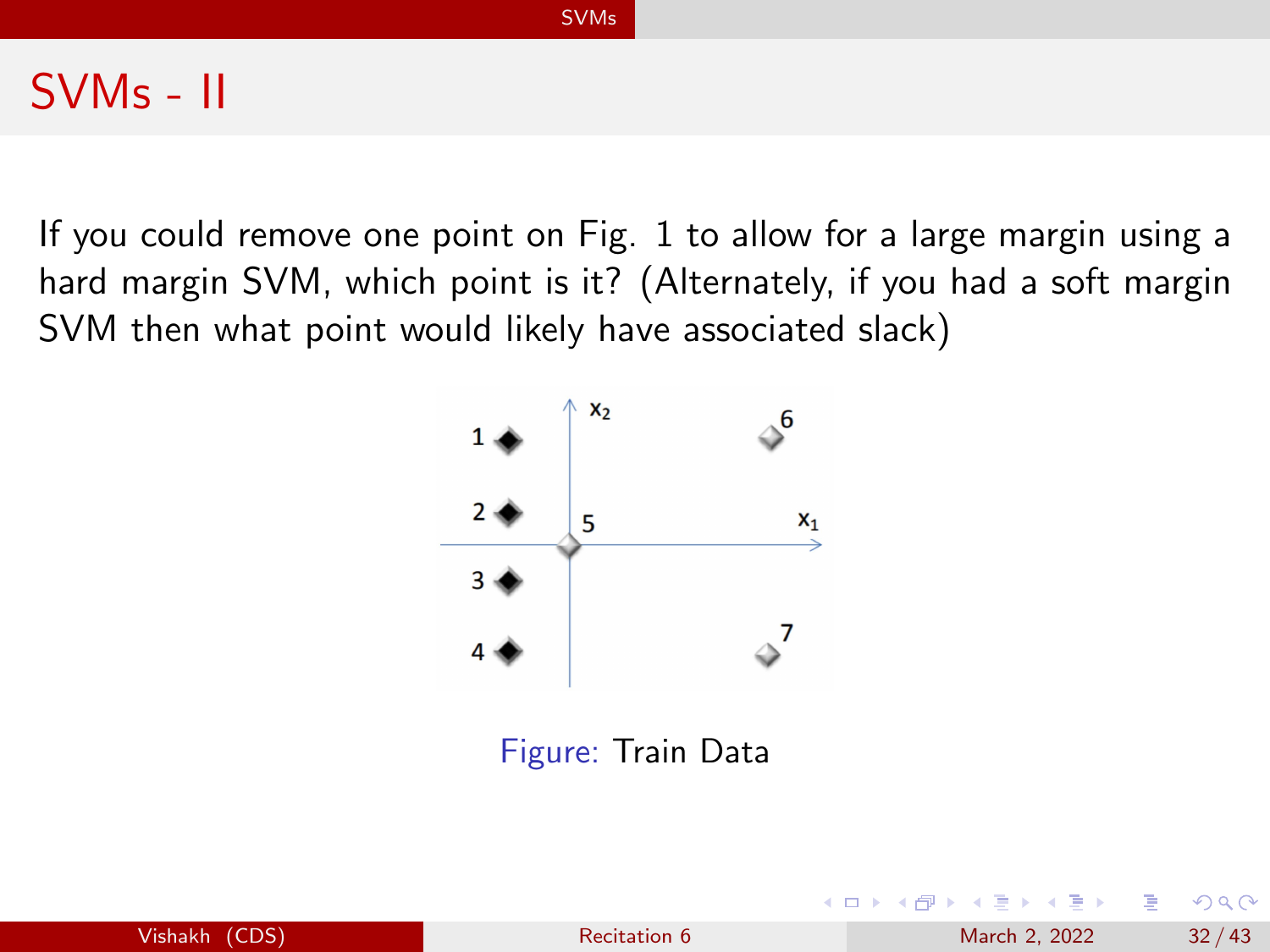### SVMs - II

If you could remove one point on Fig. [1](#page-29-0) to allow for a large margin using a hard margin SVM, which point is it? (Alternately, if you had a soft margin SVM then what point would likely have associated slack) Point 5 because it makes a big difference to the margin associated with the chosen hyperplane



| Vishakh (CDS) |  |  |
|---------------|--|--|
|               |  |  |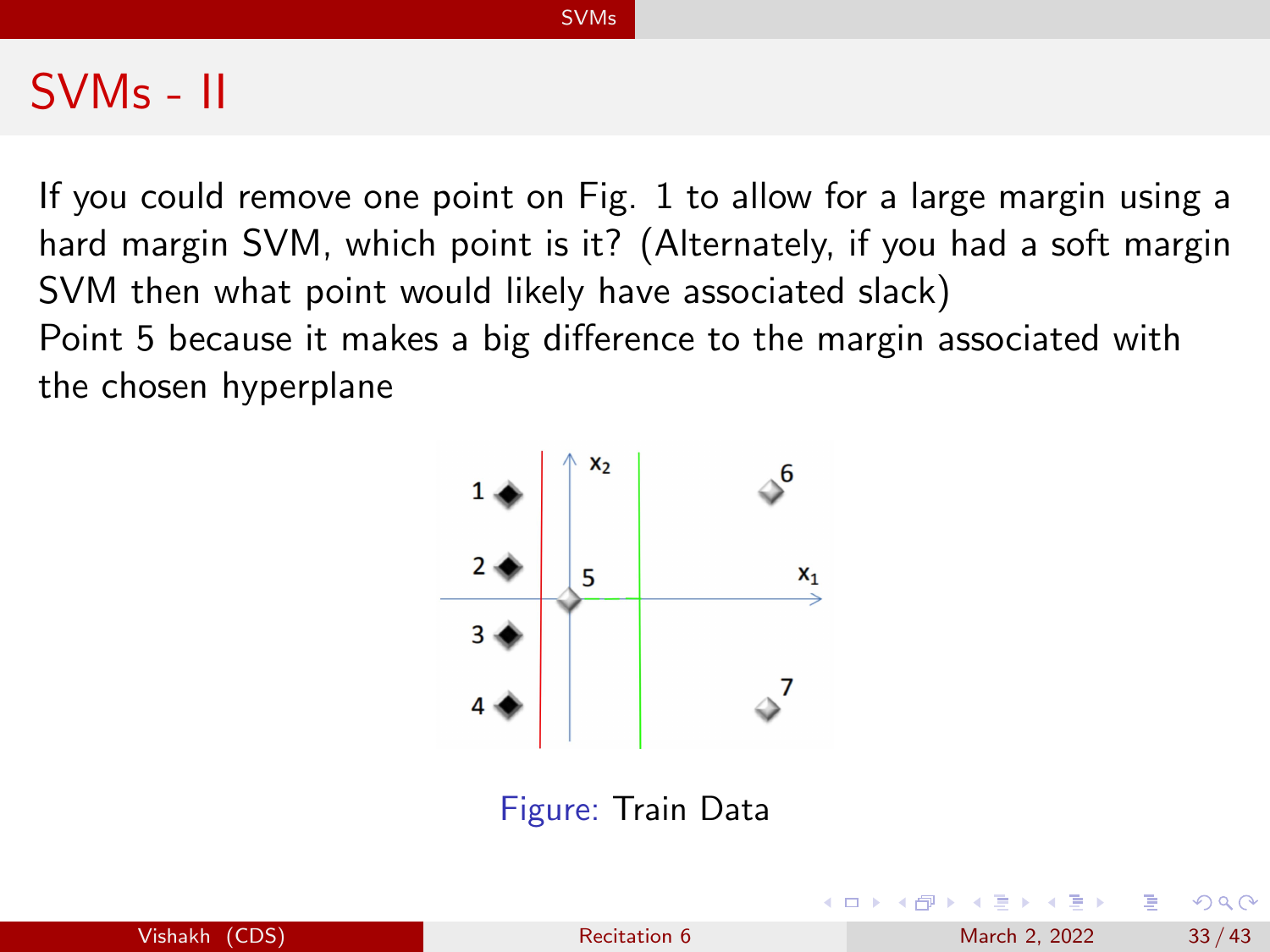### <span id="page-33-0"></span>Kernelization - Overview

- **•** Linear features might not suffice. We might want interaction/transformation of the features
- Writing the SVM in its dual form, we see that it can be kernelized (feature vector only appears as an inner product)
- Swap this inner product with a kernel
- Solution in the span of the data  $\rightarrow$  Representer theorem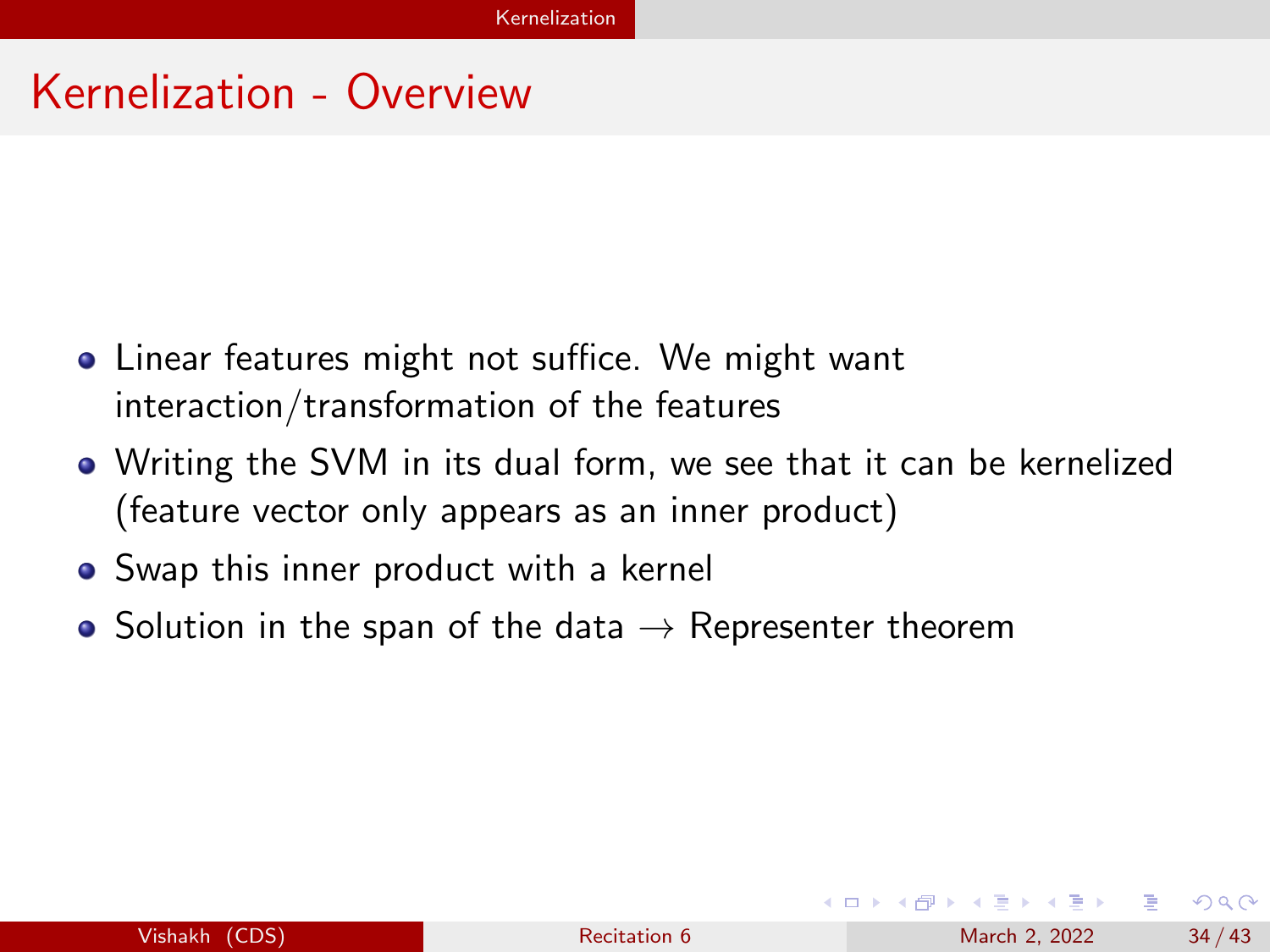### Kernelization - I

Consider the objective function

$$
J(w) = \|Xw - y\|_1 + \lambda \|w\|_2^2
$$

Assume we have a positive semidefinite kernel  $k$ .

- **4** What is the kernelized version of this objective?
- $\bullet$  Given a new test point x, find the predicted value.

イロト イ押ト イヨト イヨト

÷.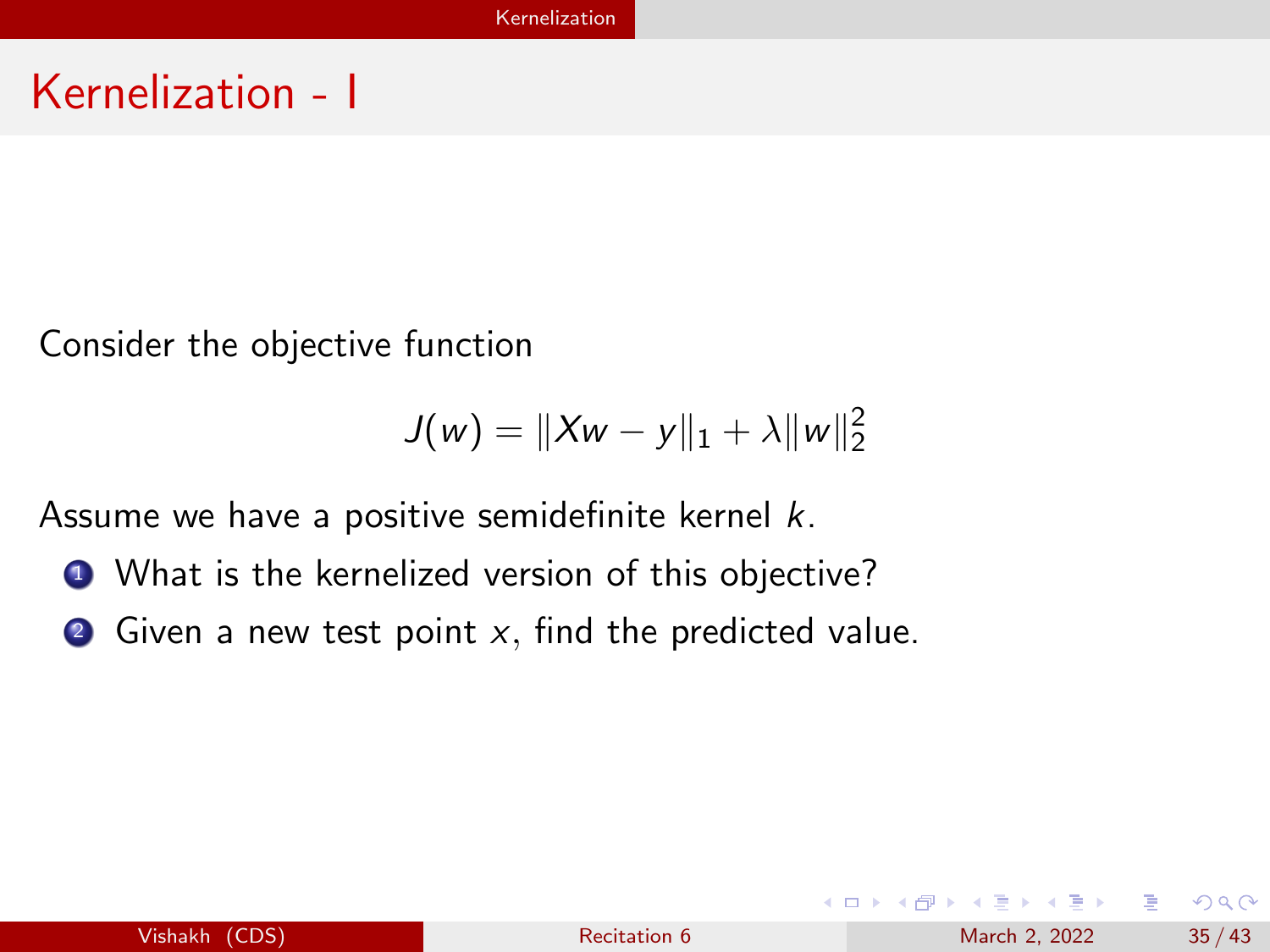# Kernelization - I

\n- \n
$$
J(\alpha) = \|K\alpha - y\|_1 + \lambda \alpha^T K \alpha
$$
, where  $K_{ij} = k(x_i, x_j)$ . Here  $x_i^T$  is the *i*th row of *X*. (Lecture 5/Recitation 5).\n
\n- \n $f_{\alpha}(x) = \sum_{i=1}^n \alpha_i k(x_i, x)$ .\n
\n

K ロ ▶ K 個 ▶ K 로 ▶ K 로 ▶ - 로 - K 9 Q @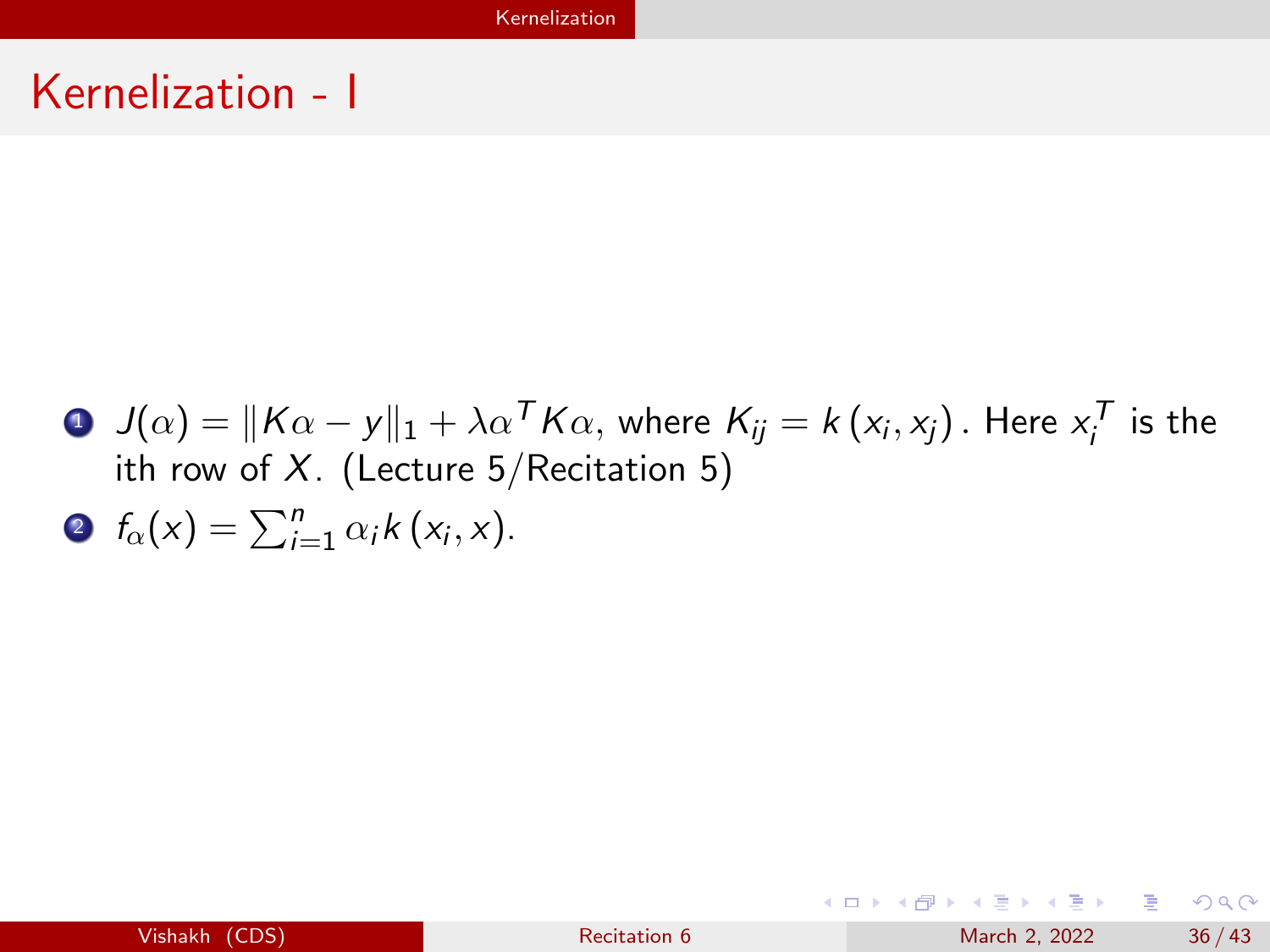### Kernelization - II

Consider the following dataset, where each point is an example in  $\mathbb{R}^2$ . Can you get  $100\%$  training accuracy with a linear classifier? Suggest a new feature that will allow you to make the data separable.



Figure: Train dataset

|               |              |  |               | - K □ ▶ K @ ▶ K 로 ▶ K 로 ▶ - 로 - K 9 Q @ L |
|---------------|--------------|--|---------------|-------------------------------------------|
| Vishakh (CDS) | Recitation 6 |  | March 2, 2022 | 37/43                                     |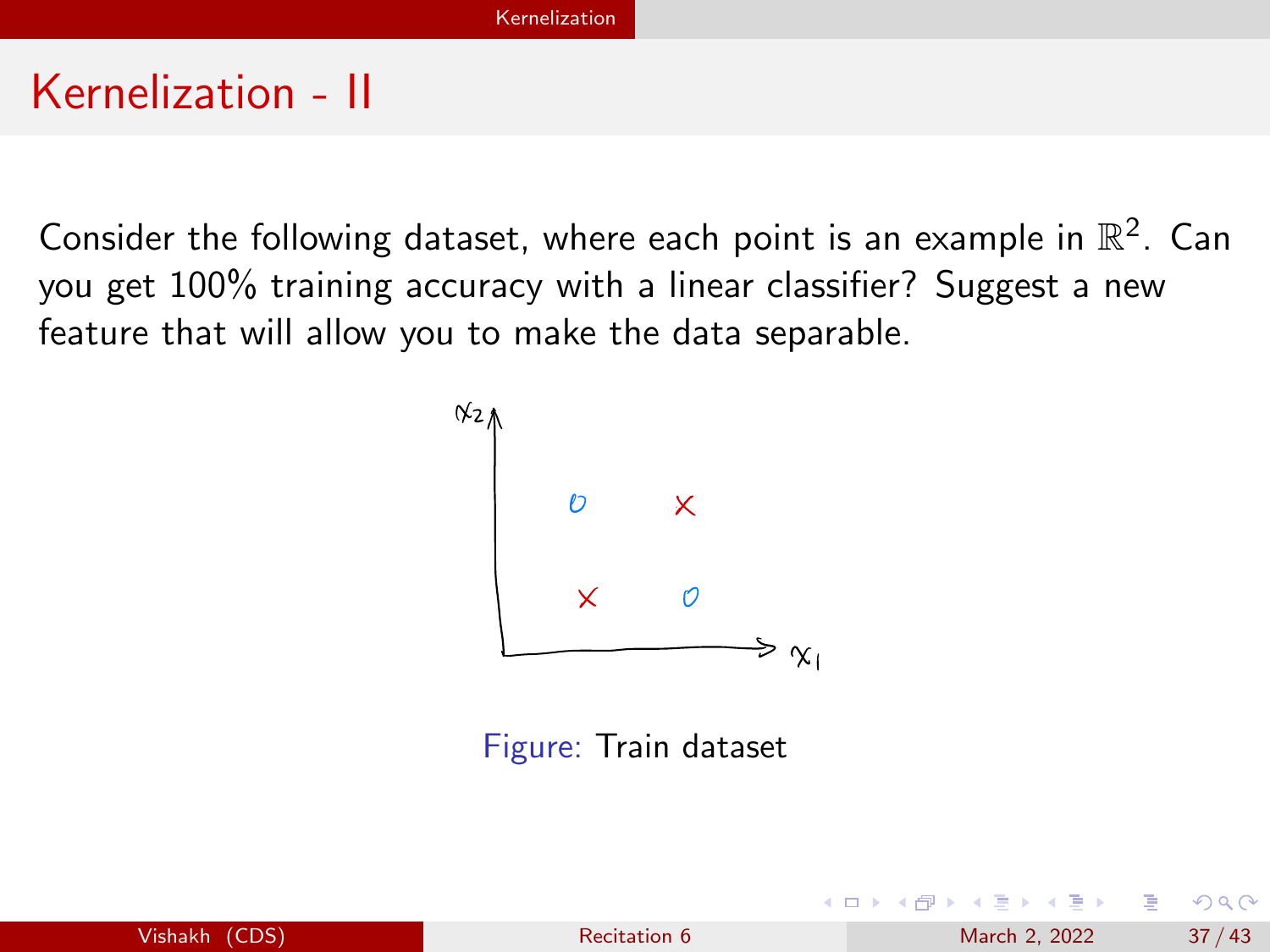### Kernelization - II

Consider the following dataset, where each point is an example in  $\mathbb{R}^2$ . Can you get 100% training accuracy with a linear classifier? Suggest a new feature that will allow you to make the data separable. No, classic XOR case. But we if add  $(x_1-x_2)^2$  as a feature then the data becomes linearly separable (many possible answers here - polynomial kernels, RBF kernels and so on)



Figure: Train dataset

| Vishakh (CDS) |  |
|---------------|--|
|               |  |
|               |  |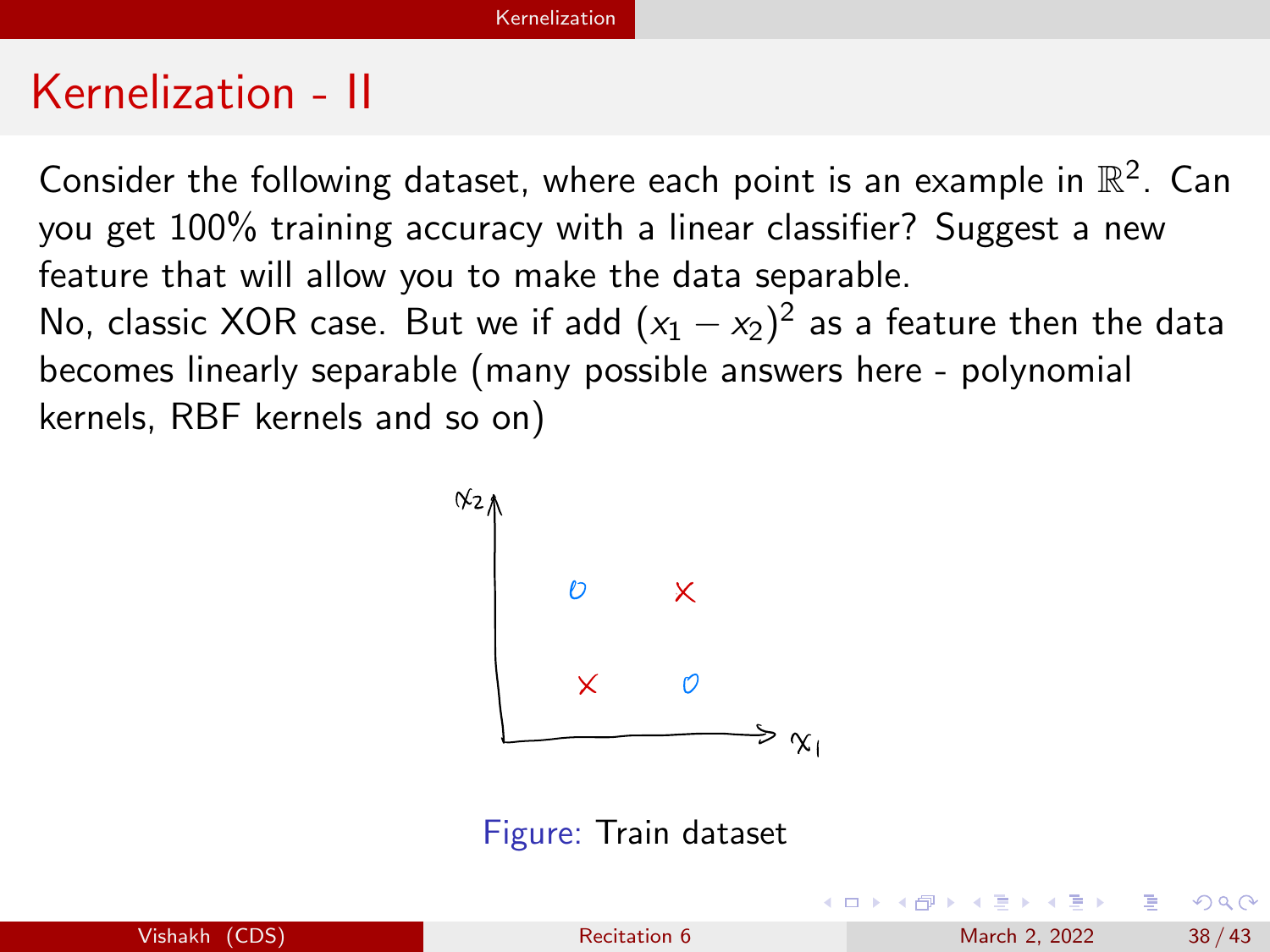# Good luck!

- Prepare fundamentals from lectures/homework
- Past exams/solutions to get a flavour of the questions
- Expected to be shorter than past years but budget time to upload solutions

G.

 $QQ$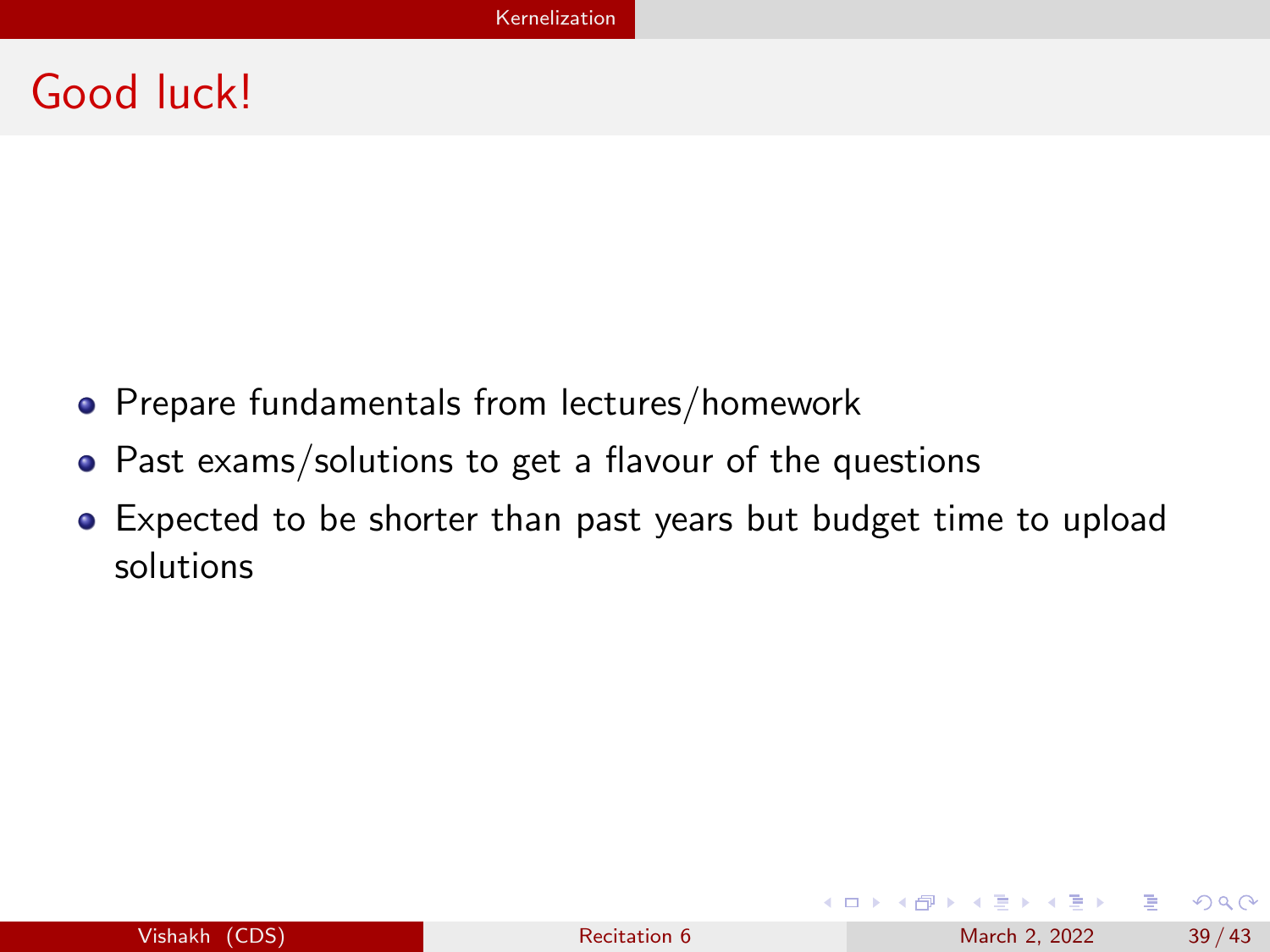Select true of false for each of the following statements: **Question** The empirical risk of the ERM,  $\hat{R}(\hat{f})$ , is an unbiased estimator of the risk of the ERM  $R(\hat{f})$ . Does your answer change if it's a  $\hat{R}(f)$ where  $f$  is independent of training data?

イロト イ押ト イヨト イヨトー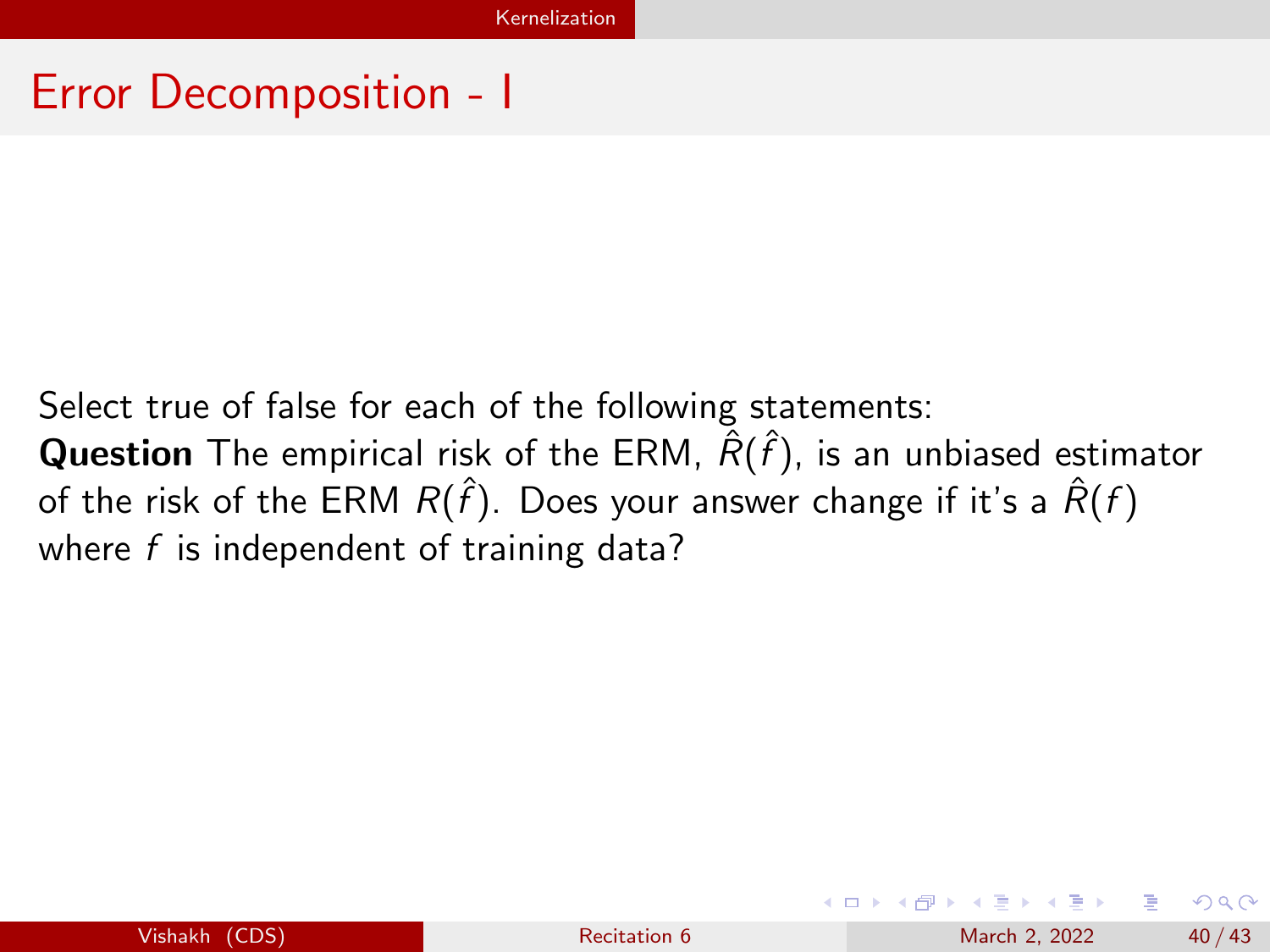Select true of false for each of the following statements:

**Question** The empirical risk of the ERM,  $\hat{R}(\hat{f})$ , is an unbiased estimator of the risk of the ERM  $R(\hat{f})$ . Does your answer change if it's a  $\hat{R}(f)$ where  $f$  is independent of training data? If  $\hat{f}$  is learnt from the training data, the empirical risk of the ERM doesn't depict the true distribution risk. This is why we use a test set to

approximate its true risk.

 $\Omega$ 

イロト イ押ト イヨト イヨトー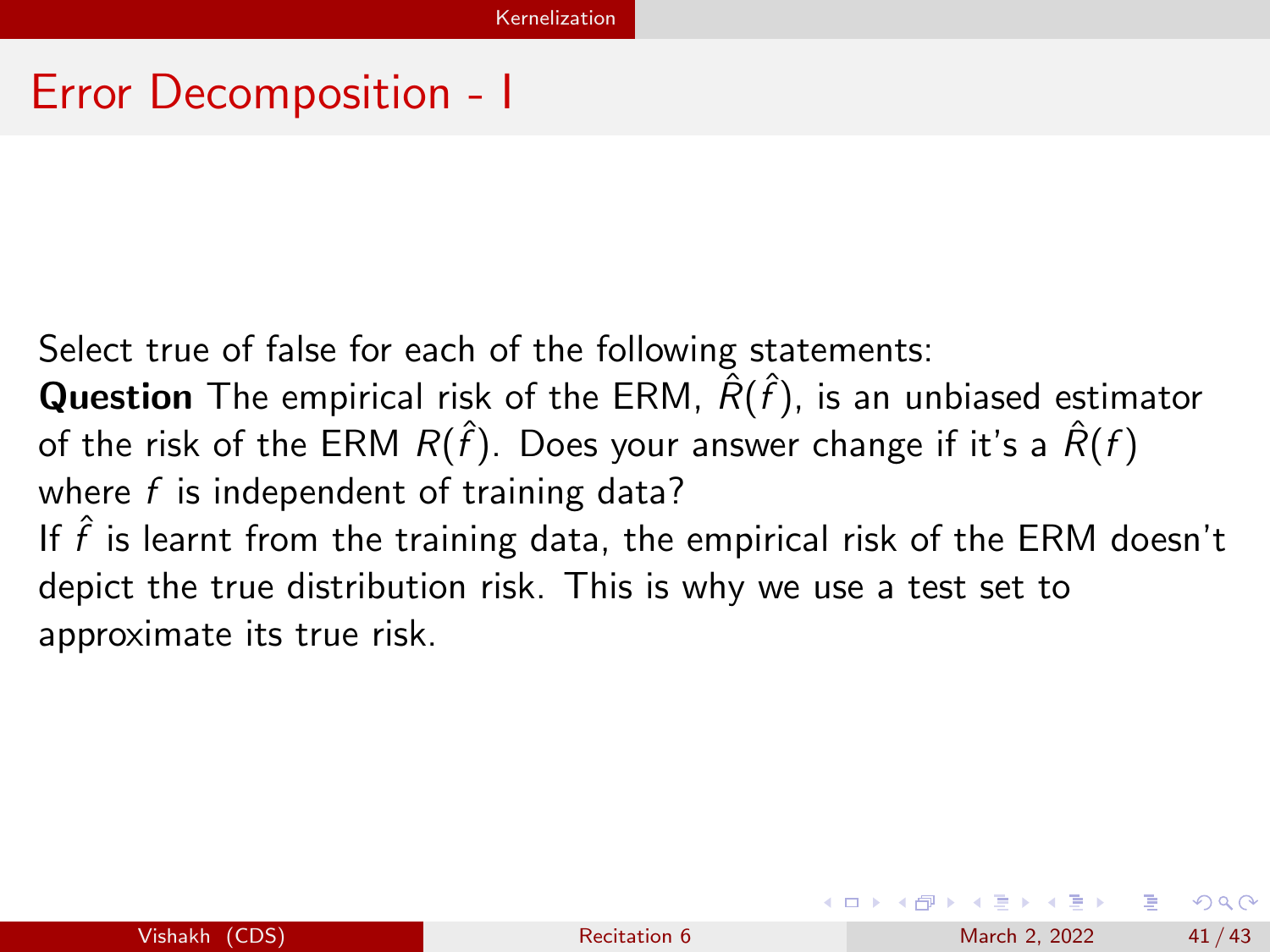For each, use  $\leq$ ,  $\geq$ , or  $=$  to determine the relationship between the two quantities, or if the relationship cannot be determined. Throughout assume  $\mathcal{F}_1, \mathcal{F}_2$  are hypothesis spaces with  $\mathcal{F}_1 \subset \mathcal{F}_2$ , and assume we are working with a fixed loss function  $\ell$ .

**Question** The empirical risks of two decision functions  $f_1$ ,  $f_2$  that minimize the empirical risk over  $\mathcal{F}_1, \mathcal{F}_2$ , respectively. Both use the same fixed training data. What about the actual risk of these two functions?